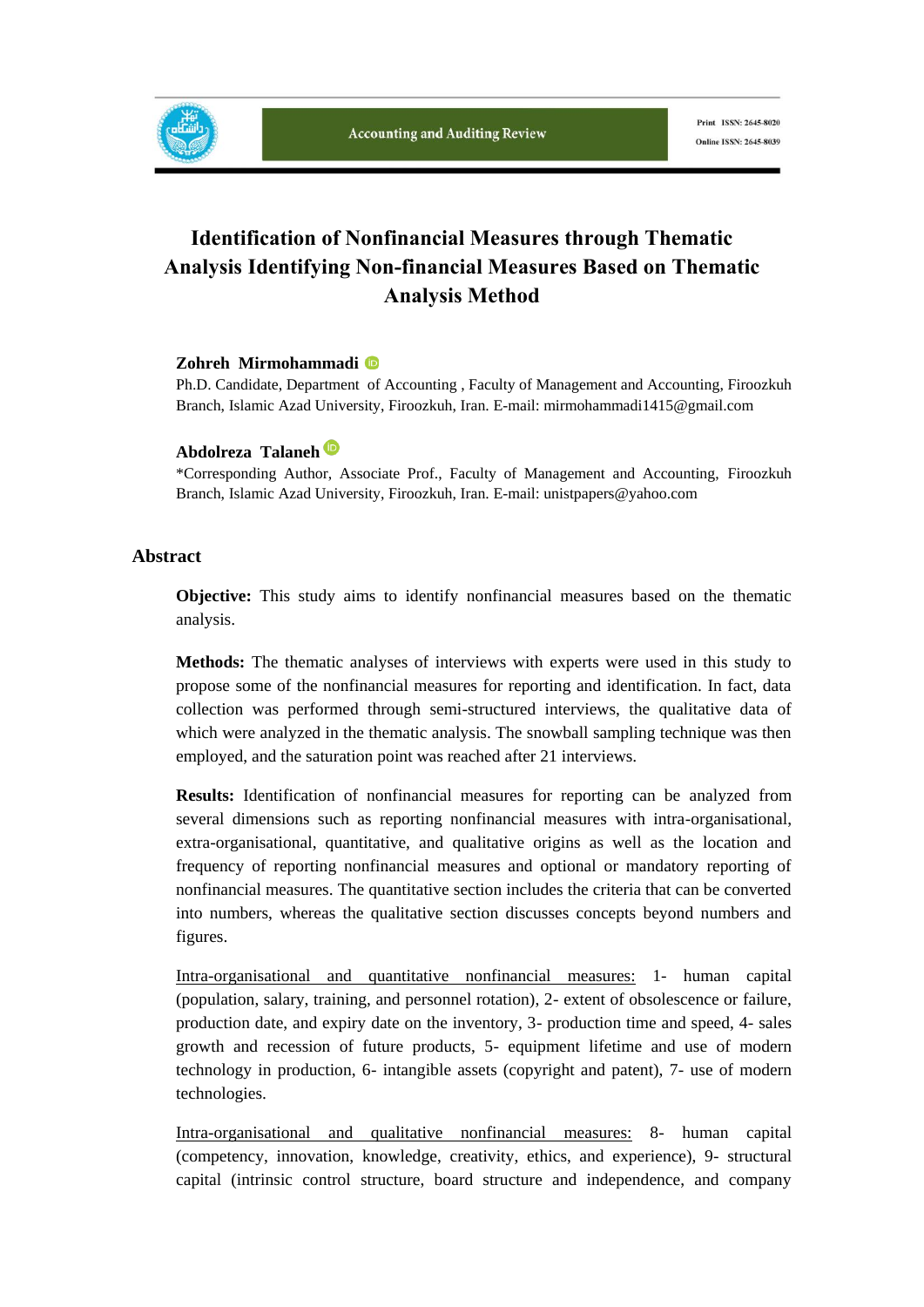auditing structure), 10- management strategies and future outlooks and strategies, 11 plans and goals (R&D and brand), 12- IT investment knowledge in providing IT infrastructure including computers, networks, and databanks, 13- presentation of existing risks.

Extra-organisational and quantitative nonfinancial measures: 14- ability to pay off old and new customer receivables, 15- period of customer receivables and quantity of major and retail customers, 16- environmental problems (shares of carbon and greenhouse gases from production and felonies), 17- institutional and legal investors' support for company, 18- quantity and percentage of loyal customers and number of sales contracts, 19 comparison of performance with other rivals based on sales rate, 20- use of modern technologies (cost and income).

Extra-organisational and qualitative nonfinancial measures: 21- governmental-political connections and support, 22- membership in professional associations and grant of professional certificates for quality of standard products, 23- marketing method and power, advertising strategies, and brand development, 24- product distribution and transportation network of company, 25- human capital (extra-organisational specialised labor force recruitment mechanism and customer relationship), 26- customer capital (satisfaction, communications, accountability, guarantee), 27- communicational capital (rivals and business partners).

**Conclusion:** According to the results, reporting nonfinancial measures included four main themes known as generalities, different types of nonfinancial measures, reporting and auditing nonfinancial measures, and outcomes of nonfinancial measures. In addition, reporting and presenting nonfinancial measures can improve user decisions and accountability, enhance market efficiency, decrease information asymmetry, and result in the optimal allocation of resources in economy.

**Keywords:** Non-financial Measures, Semi-structured Interview, Thematic Analysis

**Citation:** Mirmohammadi, Zohreh; Talaneh, Abdolreza (2021). Identification of Nonfinancial Measures through Thematic Analysis Identifying Non-financial Measures Based on Thematic Analysis Method*. Accounting and Auditing Review*, 28(1), 161-180. (*in Persian*)

------------------------------------------------------------

Accounting and Auditing Review, 2021, Vol. 28, No.1, pp. 161-180

DOI: 10.22059/acctgrev.2021.313117.1008463

Received: November 04, 2020; Accepted: March 02, 2021

Article Type: Research-based

© Faculty of Management, University of Tehran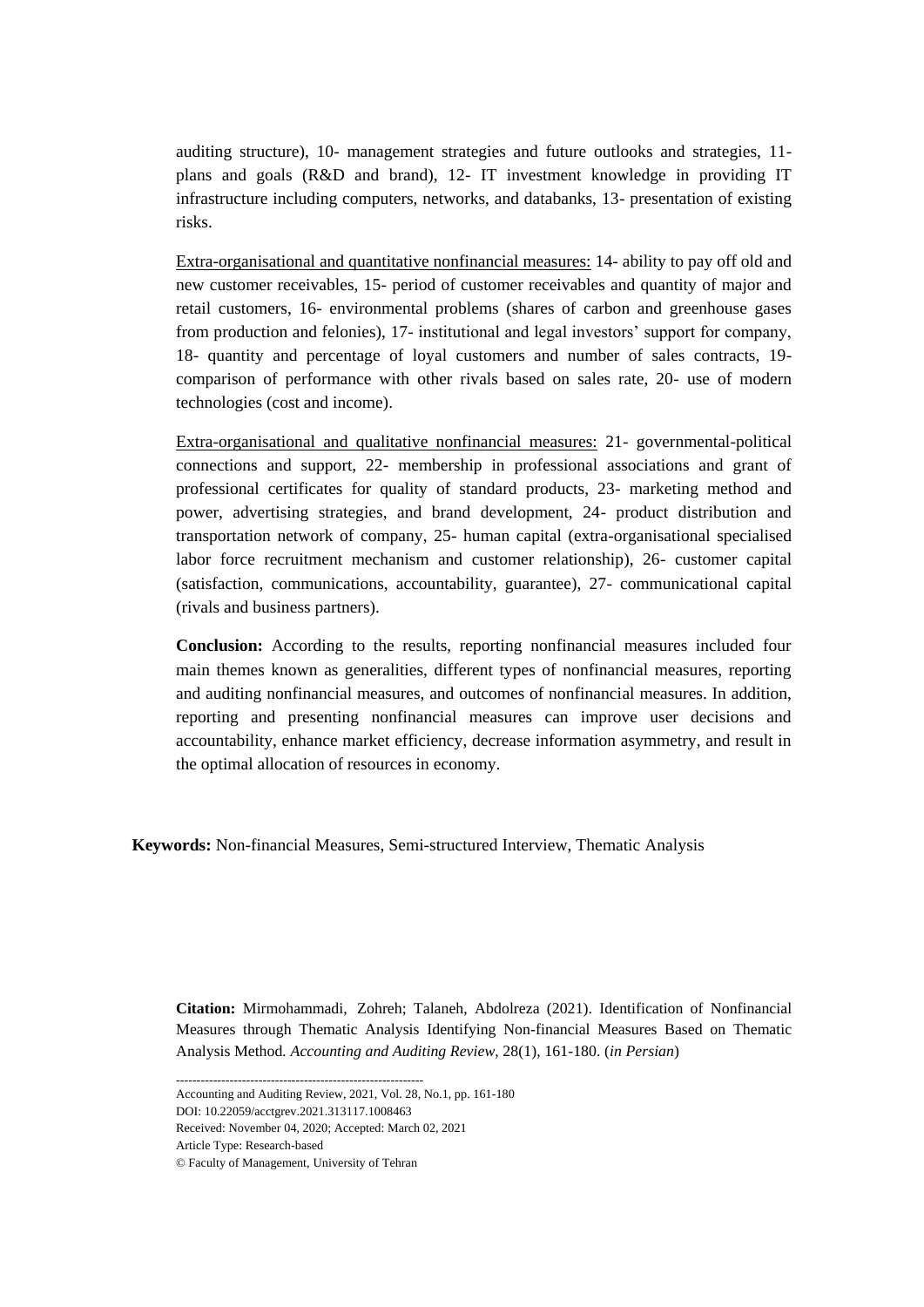



# **شناسايي سنجههاي غيرمالي با روش تحليل تم**

#### **زهره ميرمحمدي**

دانشجوي دكتري، گروه حسابداري، دانشكده حسابداري و مديريت، واحد فيروزكوه، دانشگاه آزاد اسلامي، فيروزكـوه، ايـران. رايانامـه: mirmohammadi1415@gmail.com

#### **عبدالرضا تالانه**

\* نويسنده مسئول، دانشيار، گروه حسابداري، دانشكده مديريت و حسابداري، واحد فيروزكوه، دانشگاه آزاد اسلامي، فيروزكـوه، ايـران. unistpapers@yahoo.com :رايانامه

## **چكيده**

**هدف:** هدف اين پژوهش، شناسايي سنجههاي غيرمالياي است كه ميتوان براي كمك به تصميمگيري اسـتفادهكننـدگـان گـزارش كرد.

**روش:** پژوهش حاضر با استفاده از روش تحليل تم اجرا شده است. جامعه آماري آن، خبرگان (اعضاي هيئـت علمـي دانشـگاههـا در رشته حسابداري، دانشجويان و فارغالتحصيلان مقطع دكتري رشته حسابداري) بودند كه به روش گلوله برفي انتخاب شدند. دادههـا از طريق مصاحبه نيمهساختاريافته با خبرگان جمعآوري شد و تا زمان دستيابي به اشباع نظري ادامه يافـت. در پـژوهش حاضـر، پـس از برگزاري 21 مصاحبه، اشباع نظري محرز شد. در اين مصاحبهها، خبرگان برخي از سنجههاي غيرمالي را براي گزارشگري شناسـايي و پيشنهاد دادند.

**يافتهها:** از بعدهاي متفاوتي به سنجههاي غيرمالي براي گزارشگري توجه شده است، از جمله: گزارشگري سـنجههـاي غيرمـالي بـا منشأ درونسازماني و برونسازماني، كمي و كيفي، مكان و تنـاوب گزارشـگري، اختيـاري و اجبـاري بـودن گزارشـگري سـنجههـاي غيرمالي. در بخش كمي، سنجهها قابليت عدديشدن را دارند و در بخش كيفي، به مواردي فراتر از اعداد اشاره شده است.

**نتيجهگيري:** براي گزارشگري سنجههاي غيرمالي، چهار تم اصلي شـامل تـم كليـات، انـواع سـنجههـاي غيرمـالي، گزارشـگري و حسابرسي سنجههاي غيرمالي و پيامدهاي سنجههاي غيرمالي، شناسايي شد. گزارشـگري و ارائـه سـنجههـاي غيرمـالي، بـه بهبـود تصميمگيري استفادهكنندگان، پاسخگويي، افزايش كارايي بازار، كاهش عدم تقارن اطلاعاتي و تخصيص بهينه منابع در اقتصاد منجـر خواهد شد.

**كليدواژهها:** سنجههاي غيرمالي، مصاحبه نيمهساختاريافته، تحليل تم.

**استناد:** ميرمحمدي، زهره؛ تالانه، عبدالرضا (1400). شناسايي سنجههاي غيرمالي بـا روش تحليـل تـم. بررسـيهـاي حسـابداري <sup>و</sup> حس*ابرسي، ٦*٢٨(١)، ١٤١- ١٨٠.

> بررسي هاي حسابداري و حسابرسي، ١۴٠٠، دوره ٢٨، شماره ١، صص. ١٤١ - ١٨٠ DOI: 10.22059/acctgrev.2021.313117.1008463 دريافت: ،1399/08/14 پذيرش: 1399/12/12 نوع مقاله: علمي پژوهشي © دانشكده مديريت دانشگاه تهران

-------------------------------------------------------------------------------------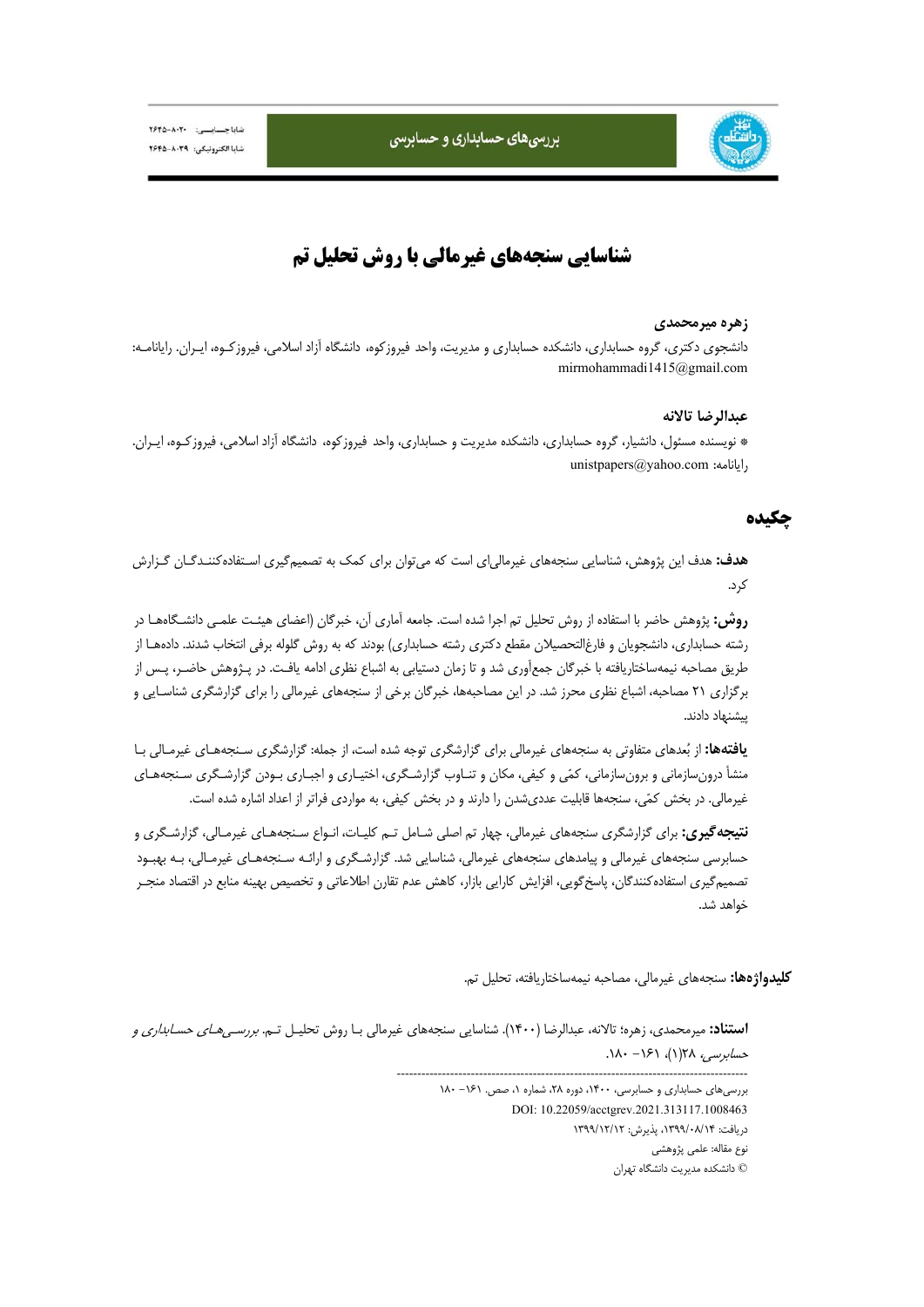#### **مقدمه**

گزارشگري مالي، خروجي مهم سيستم حسابداري و عمدهترين وسيله انتقال اطلاعات مالي به سرمايهگذاران است كه هدف آن فراهمكردن اطلاعات براي تصميمگيري اقتصادي در خصوص عملكرد و توانايي سودآوري بنگاههاي اقتصادي است. عوامل زيادي بر كميت و كيفيت اطلاعات افشاشده تأثير ميگذارند كه فهم آنها به بررسيهاي بيشتري نياز دارد (سجادي، فرازمند و قرباني، 1391). گزارشهاي مالي، منبع اصلي اطلاعات مربوط به عملكرد شركتهاست كه بر اساس آن، فعاليتهاي تجاري و موقعيت مالي شركتها ارزيابي ميشود؛ اما سرمايهگذاران براي ارزيابي، نميتوانند فقط به شاخصهاي مالي اعتماد كنند؛ زيرا شاخصهاي اصلي فعاليت فقط مالي نيستند، بلكه، معيارهاي غيرمالي از جمله كيفيت، رضايت مشتري، نوآوريها و سهم بازار، در مقايسه با شاخصهاي مالي عملكرد، اغلب بهتر ميتوانند وضعيت اقتصادي شركت و فرصتهاي رشد را نشان دهند.

در حال حاضر، روش خلق ارزش در شركتها، از عوامل سنتي مربوط به مولدهاي فيزيكي، به عامل دانش تغيير يافته است. در اين شرايط، شايد بخش زيادي از ارزش شركت منعكسكننده داراييهايي غير از داراييهاي مشهود باشد. از اين رو، در ارزيابي ارزش شركت، بايد هم داراييهاي مشهود را در نظر گرفت و هم توانايي و قدرت ايجاد ارزش توسط داراييهاي نامرئي را لحاظ كرد (مشايخي و بيرامي، 1397). افزايش شكاف بين ارزش واقعي و ارزش دفتري شركتها، پژوهشگران را به فكر توضيح ارزش نامرئي واداشته كه از صورتهاي مالي حذف شده است (شمس و خليلي، 1390). روشهاي سنتي حسابداري، بهطور شايان توجهي به درك ارزش كسبوكار كمك ميكنند، با وجود اين، در سازمان دانشمحور كه دانش بخش بزرگي از ارزش و ثروت سازمان است، روشهاي سنتي حسابداري كافي نيستند؛ زيرا روشهاي سنتي، بر داراييهاي ملموس و اطلاعات مربوط به عمليات گذشته سازمان مبتني هستند و نميتوانند سرمايه 1 فكري را كه بزرگترين و ارزشمندترين دارايي سازمانها محسوب ميشود، ارزشگذاري كنند (سوليوان و سوليوان ،  $\ldots$ 

ذينفعان هر كسبوكاري از جمله مديران، تحليلگران و سرمايهگذاران، همواره براي ارزيابي شركتها، از سنجههاي مالي استفاده كردهاند؛ اما به مرور زمان، شركتها عمومي كردن اطلاعات غيرمالي خود را آغاز كردند تا در كنار سنجههاي مالي، از اطلاعات غيرمالي نيز براي ارزيابي شركت استفاده شود (ستيور، كووين، هال و اسمالت ٰ، ١٩٩٨). کميسيون بورس و اوراق بهادار (SEC)<sup>۳</sup>، براي بهبود گزارشگري مالي، شركتها را به تهيه، تشريح و افشاي مداوم و دورهاي شاخصهاي غيرمالي كليدي مانند سرمايه فكري، اهداف، رسالتها، استراتژي، وضعيت رقابتي و رضايت مشتري، تشويق كرده است. اين سنجههاي غيرمالي، موجب ميشود كه شفافيت شركت براي سرمايهگذاران و ساير ذينفعان افزايش يابد؛ اما چارچوب مناسب براي گزارشگري سودمند، موضوعي است كه با وجود همه تلاشهاي انجامشده، در بعد عملي و اجرايي كمتر توسعه يافته است (حاجياننژاد، پورحيدري و بهارمقدم، 1394).

مطالعه، شناسايي و گزارشگري سنجههـاي غيرمـالي، بـه دلايلـي همچـون بـيتـوجهي شـركتهـاي ايرانـي، بـه

<sup>1.</sup> Sullivan & Sullivan

<sup>2.</sup> Stivers, Covin, Hall & Smalt

<sup>3.</sup> Securities and Exchange Commission (SEC)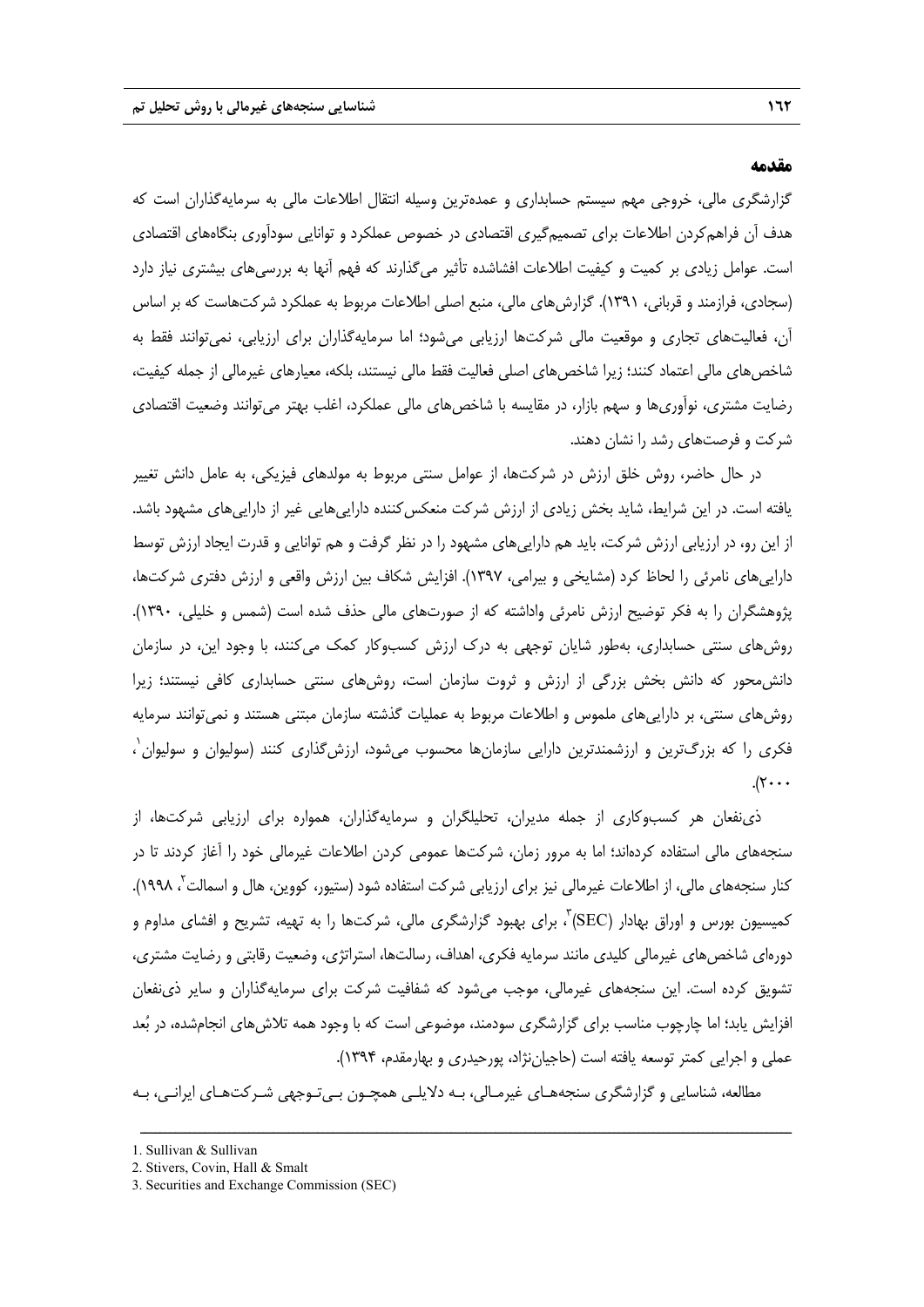شاخصهاي خلق ارزش غيرمالي در مقايسه با ساير كشورهاي جهان و نبود چارچوب مناسب براي بهكارگيري اين گونـه سنجهها ضروري است. با توجه به ضرورت شناسايي و گزارش سنجههاي غيرمالي براي كاهش عـدم تقـارن اطلاعـاتي ميان استفادهكنندگان اطلاعات حسابداري، پژوهش حاضر، با استفاده از روش تحليل تم، به شناسايي سنجههاي غيرمالي براي گزارشگري در ايران پرداخته است. در ادامه اين نوشتار، مباني نظري و پژوهشهاي پيشين مرور ميشود. در بخـش سوم، روش پژوهش تشريح شده است. بخش چهارم بـه ارائـه يافتـههـا اختصـاص دارد و در بخـش پـنجم، از يافتـههـا نتيجهگيري شده و پيشنهادهايي در راستاي يافتهها بيان شده است.

# **مباني نظري**

## **گزارشگري مالي رايج و نياز به اطلاعات غيرمالي**

بر اساس نظر هيئت استانداردهاي حسابداري مالي آمريكا، گزارشگري مالي، صورتهاي مالي، فقط بخشي از گزارشگري مالي است. ساير موضوعات مندرج در گزارشگري مالي عبارتاند از: گزارش فعاليت واحد تجاري، گزارش تحليلي مديران، همراه با گزارش حسابرس مستقل (و حسب مورد گزارش بازرس قانوني) و صورتهاي مالي مجموعهاي، با عنوان گزارش مالي سالانه. همچنين، گزارشهاي مالي كه بهطور موردي و با اهداف خاص تهيه ميشوند، بايد دربرگيرنده مواردي از قبيل گزارشهاي مالي تهيهشده بهمنظور دريافت تسهيلات مالي از بانكها، گزارش توجيهي هيئت مديره براي افزايش سرمايه شركتهاي سهامي و اظهارنامه مالياتي باشند (حسيني و كرمشاهي، 1391). گزارشگري مالي فراتر از گزارشهاي مالي صرف بوده و وسيلهاي براي برقراري ارتباط بين شركتها و صاحبان آنها تلقي ميشود. محصول نهايي فرايند گزارشگري مالي، ارائـه اطلاعات مالي به استفادهكنندگان مختلف، اعم از استفادهكنندگان داخلي و استفادهكنندگان خارج از واحد تجاري، در قالب گزارشهاي مالي است (جامعي، هلشي و حاجي عيدي، 1391).

در دو دهه گذشته، ايدههاي زيادي براي بهبود گزارش كسبوكار ارائه شده كه تقريبا،ً همه آنها بر اطلاعات غيرمالي تمركز بيشتري داشتند. يكي از دلايل رشد اطلاعات غيرمالي، اين است كه درصد ارزش بازار شركتها كه به داراييهاي مشهود نسبت داده شده است، از حدود 80 درصد در سال 1975 به كمتر از 20 درصد در سال 2009 كاهش يافته است. رشد روزافزون تفاوت ارزش دفتري و ارزش بازار و ناديدهگرفتن بعضي از داراييهاي خالق ارزش در شركتها، دغدغه بسيار مهمي است؛ اما بهدليل نبود چارچوب مشخص براي گزارشگري غيرمالي در سطح استانداردهاي گزارشگري مالي بين|لمللي (IFRS)` يا اصول حسابداري پذيرفتهشده عمومي (GAAP)`، شر كتهاي بسياري، بهمنظور افشاي مؤثرتر اطلاعات غيرمالي، به آزمون و خطا اقدام كردهاند. دستورالعملهاي گزارشگري پايداري سازمان گزارش جهاني (GRI)<sup>۲</sup> كه با عنوان «G ۳» شناخته مي شود، مي تواند چارچوبي براي اطلاعات غيرمالي در نظر گرفته شود. علاوه بر گزارش دهي غيرمالي داوطلبانه توسط شركتها، اقدامهاي ديگري نيز براي گزارش دقيقتر و منظمتر اطلاعات غيرمالي آغاز شده است. همچنين، بازارهاي نوظهور، بهسمت افشاي پايداري و افزايش گزارشدهي پايداري شركتها

<sup>1.</sup> International Financial Reporting Standards

<sup>2.</sup> Generally Accepted Accounting Principles

<sup>3.</sup> Global Reporting Initiative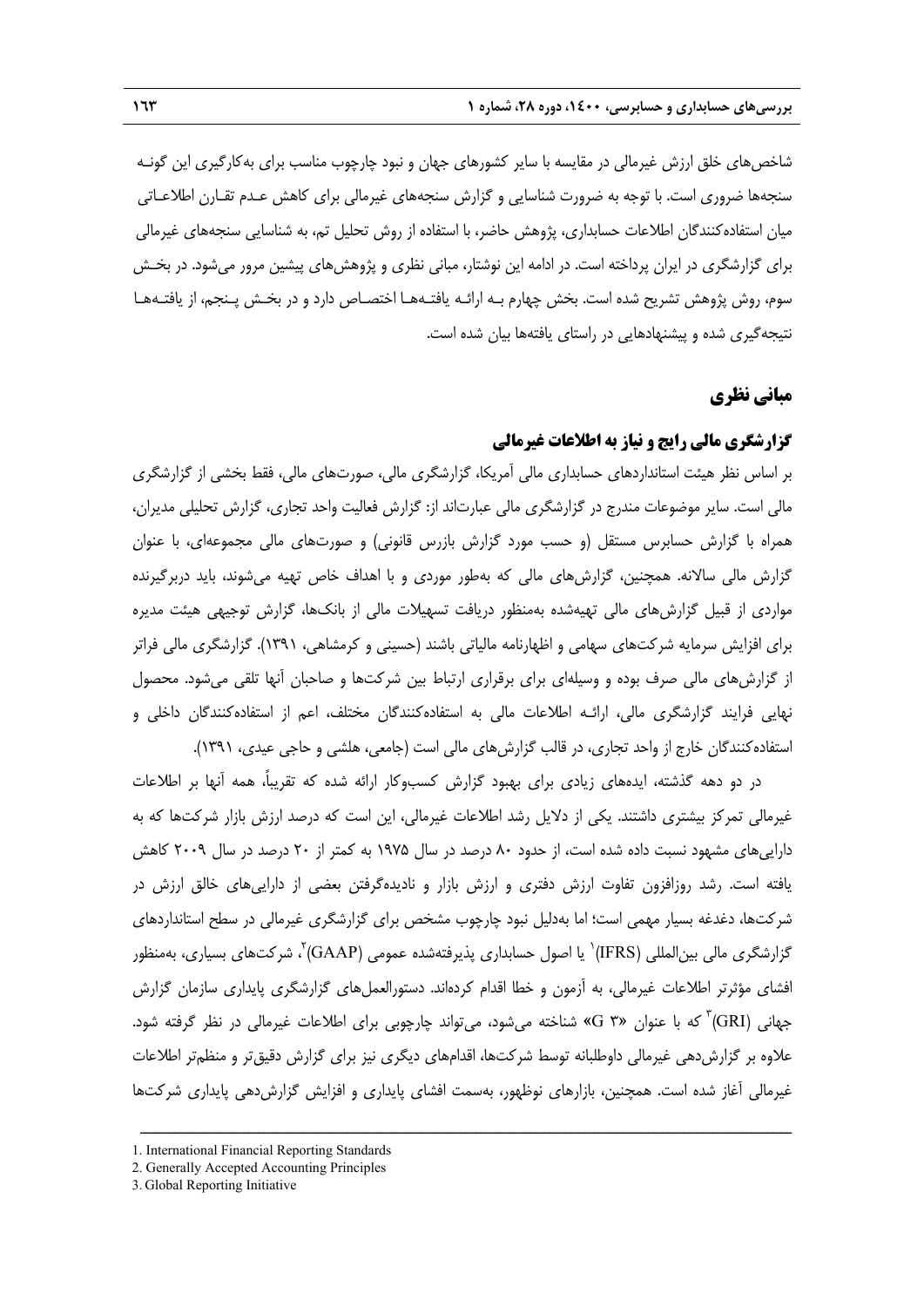هدايت ميشوند. براي مثال، بورسهاي كشورهايي همچون برزيل، چين، مصر، هند، اندونزي، مالزي و آفريقاي جنوبي، همگي در سالαای اخير قوانين افشای اجتماعی، زيستمحيطی و راهبری شركتی (ESG)`را صادر كردهاند (اكلز، ايوانا و سرافيم`، ٢٠١٢).

# **اطلاعات غيرمالي**

اطلاعات غيرمالي به اطلاعاتي اشاره دارد كه خارج از دامنه اصلي صورتهاي مالي قرار ميگيرند و تأثير مالي مستقيمي ندارند. گاهي اطلاعات غيرمالي، به حسابداري اجتماعي، مسئوليت اجتماعي شركت (CSR) ، گزارشگري محيطي، پايداري، گزارش عملكرد خدمات و... اشاره ميكند. با اينكه در حال حاضر، گزارشدهي غيرمالي داوطلبانه است، مزاياي شايان توجهي را از لحاظ مشاركت و شهرت سهامداران به سازمانها ارائه ميدهد. كارتهاي امتيازي متوازن و سيستمهاي ارزيابي عملكرد مشابه، با استقبال مواجه شدهاند و بهطور گستردهاي در سازمانها استفاده ميشوند (اكلز و ، 2001). <sup>4</sup> همكاران، 2012 و كاپلان و نورتون

## **گزارشگري اطلاعات غيرمالي**

گزارشگري مالي، طي يك دوره زماني طولاني و با توجه به اصول حسابداري پذيرفتهشده عمومي، توسعه پيدا كرده است؛ اما گزارشگري غيرمالي، موضوع كمابيش جديدي است كه از دهه پيش رو به تكامل گذاشته است. در خصوص اطلاعات غيرمالي، الزامات كيفي اطلاعات و نحوه ارائه آن يكنواخت نيستند. بحث درباره گزارشگري و فراهمكردن اطمينان در خصوص اطلاعات غيرمالي در مراحل اوليه خود است. از جنبه نظري، اگر اطلاعات غيرمالي نتواند ارزش مقادير نامشهود را در ترازنامه نشان دهد، از مربوطبودن اطلاعات حسابداري ميكاهد. شركتها براي موفقيتهاي آتي خود، بهطور فزايندهاي به داراييهاي نامشهود تكيه ميكنند كه به كاهش تدريجي مربوط بودن اطلاعات حسابداري منجر مي شود (لو و زاروين م ١٩٩٩).

بعد از توسعه و اجراي يك مطالعه طراحيشده براي درك بهتر نيازهاي اطلاعاتي سرمايهگذاران و طلبكاران، گزارش كميته جنكينز كه مسئول تعيين ماهيت و ميزان ارائه اطلاعات مديريت به ديگران و تعيين دامنه گزارشهاي حسابرسان بر اساس عناصر مختلف بود، توصيههايي را در خصوص گزارشدهي تجاري ارائه كرد. اين توصيهها حاكي از آن است كه براي برآوردهكردن نيازهاي استفادهكنندگان، گزارشهاي كسبوكار، بايد اطلاعات بيشتري را با چشمانداز آيندهنگر، از جمله طرحهاي مديريتي، فرصتها، ريسكها و عدم قطعيت اندازهگيري ارائه دهند و بيشتر روي عواملي تمركز كنند كه ارزش طولانيتري را ايجاد ميكنند، براي مثال، معيارهاي غيرمالي كه نشاندهنده چگونگي عملكرد فرايندهاي كليدي هستند و اطلاعاتي كه به خارج از شركت گزارش ميشود با اطلاعات گزارششده به مديريت ارشد كسبوكار نزديك باشد (انجمن حسابداران رسمي آمريكا<sup>ع</sup>، ۱۹۹۴).

<sup>1.</sup> Environmental, Social and Governance

<sup>2.</sup> Eccles, Ioannou & Serafeim

<sup>3.</sup> Corporate social responsibility

<sup>4.</sup> Kaplan and Norton

<sup>5.</sup> Lev & Zarowin

<sup>6.</sup> American Institute of Certified Public Accountants (AICPA)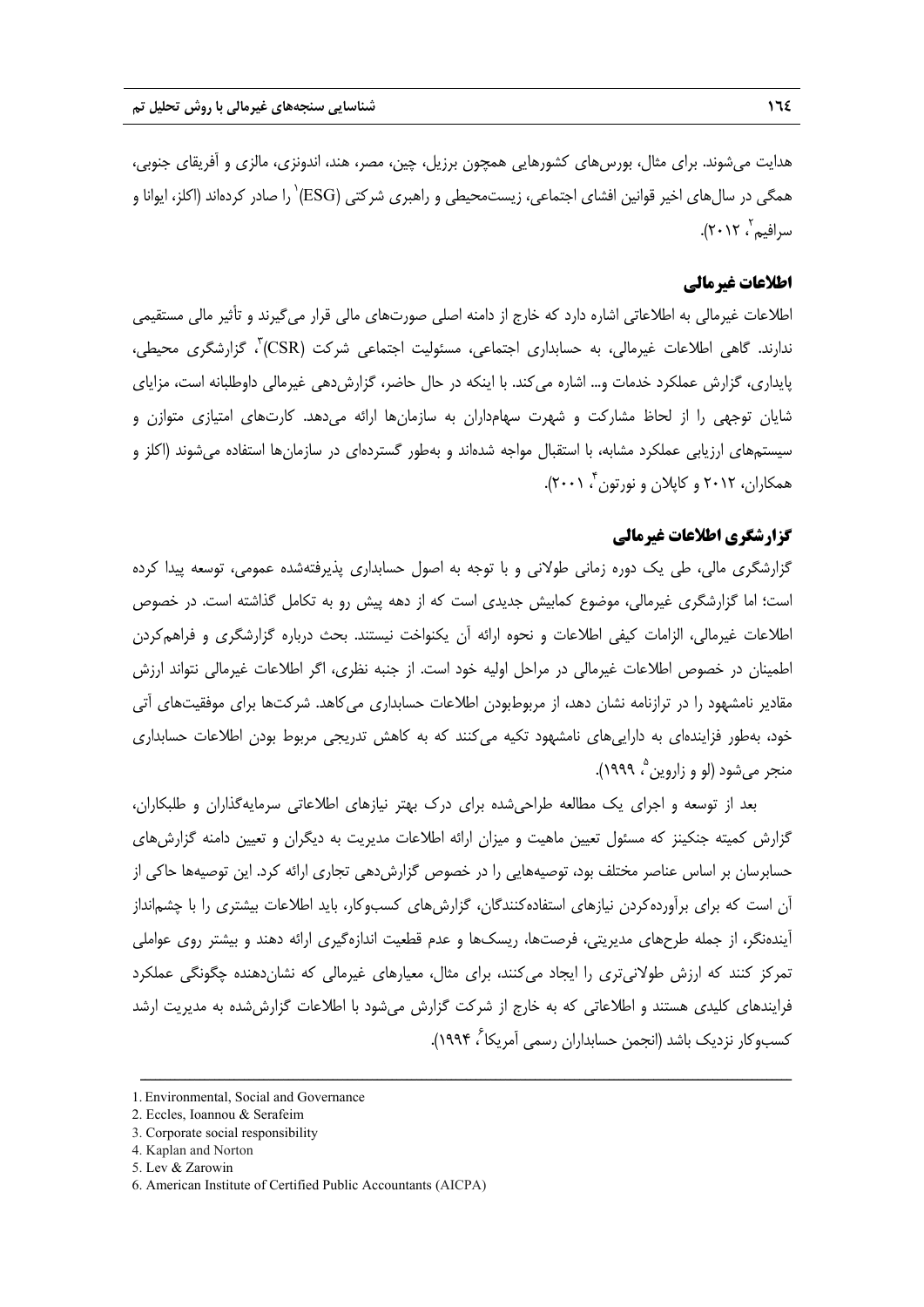# **پيشينه تجربي**

ميک، رابرتز و گري<sup>٬</sup> (۱۹۹۵)، سطح افشاي اختياري را در آمريكا، انگليس و اروپا بررسي كردند. پژوهشگران، فهرستي متشكل از ۵۸ قلم در ابعاد اطلاعات عمومي شركت (۳ قلم)، استراتژي شركت (۸ قلم)، ادغام و تحصيل (۲ قلم)، پژوهش و توسعه (3 قلم)، اطلاعات چشمانداز آتي (10 قلم)، اطلاعات هيئت مديره (4 قلم)، اطلاعات ارزش افزوده و عملكرد اجتماعي (٨ قلم)، اطلاعات بخش ها (٧ قلم)، اطلاعات مالي (١٨ قلم)، اطلاعات تسعير ارز (۶ قلم) و اطلاعات سهام (۴ قلم) را تدوين كرده و با استفاده از رويكرد عدم وزندهي، شاخص افشاي اختياري را محاسبه كردند. بر اساس شواهد آنها در تمامي شركتهاي كشورهاي مختلف، افشاي اطلاعات استراتژيك از سطح بالايي برخوردار است و در ميان كشورها، شركتهاي اروپايي در رده نخست جاي دارند. همچنين، يافتهها نشان داد كه در شركتهاي آمريكايي، افشاي اطلاعات مالي در سطح بالاتري از اطلاعات غيرمالي قرار دارد، در حالي كه در شركتهاي انگليسي و اروپايي، سطح افشاي اطلاعات غيرمالي بالاتر است.

دهنينگ و ريچاردسون <sup>۲</sup> (۲۰۰۲)، در پژوهشی با عنوان بازدهی سرمايهگذاری در فناوری اطلاعات، اذعان داشتند كه هر چقدر ميزان سرمايهگذاري در فناوري اطلاعات بيشتر ميشود، مزاياي مشهود واضح كه بهراحتي سنجيده ميشوند، بهسمت مزاياي نامشهودي مثل تصميمهاي بهتر و درك بيشتر از محيط عملياتي حركت ميكنند كه ارزيابي آنها سختتر است، بنابراين معيارهاي مالي عملكرد، مزاياي نامشهود مورد انتظاري را كه سرمايهگذاريهاي فناوري اطلاعات فراهم مي كنند، پوشش نمي دهد.

محمدی ملغرانی، وان یوسف و آروموگام ۲۰۱۱) در پژوهشی، مدل اندازهگیری و افشای عملکرد غیرمالی را تدوین كردند. آنان براي ارائه الگوي آماده و توسعهيافته براي استفادهكنندگان از جمله سرمايهگذاران، تلاش كردند اطلاعات غيرمالي را از طريق چند مرحله آسان درك و تفسير كنند. مدل آنها به شركتها نحوه اندازهگيري و افشاي عملكرد غيرمالي را در يادداشتهاي همراه صورتهاي مالي نشان ميدهد و همچنين، راهنمايي براي شركتها است تا بتوانند اطلاعات چشمانداز آينده را كه در حسابداري سنتي نيست، اندازهگيري و افشا كنند. اين مقاله مدلي براي شركتها و سرمايهگذاران در ارزيابي و اندازهگيري عملكرد غيرمالي ايجاد كرده است و استاندارد عملكردي براي شركتها محسوب ميشود تا عملكرد غيرمالي خود را مطابق اين مدل گزارش دهند. اين مدل از طريق اندازهگيري عملكرد غيرمالي، مشكلات قضاوت و تصميمگيري استفادهكنندگان داخلي و خارجي را كاهش ميدهد. پژوهشگران و تحليلگران ميتوانند از اين مدل بهعنوان طرحي كلي استفاده كنند. بهطور كلي مدل ارائه شده آنها براي سرمايهگذاران و تصميمهاي شركتها مفيد است.

سچولز<sup>۲</sup> (۲۰۱۷)، در پژوهشي، ارزش گزارشگري غيرمالي را از ديدگاه فعالان بازار مالي تحليل كرد. پژوهش او متشكل از مقالههايي است كه اهميت گزارشگري غيرمالي را نشان ميدهد و تأثير عملكرد غيرمالي بر ارزش بازار شركت

ــــــــــــــــــــــــــــــــــــــــــــــــــــــــــــــــــــــــــــــــــــــــــــــــــــــــــــــــــــــــــــــــــــ

2. Dehning & Richardson

4. Schulz

<sup>1.</sup> Meek, Roberts & Gray

<sup>3.</sup> Mohammadi Malgharni, Wan yusoff & Chettiar Arumugam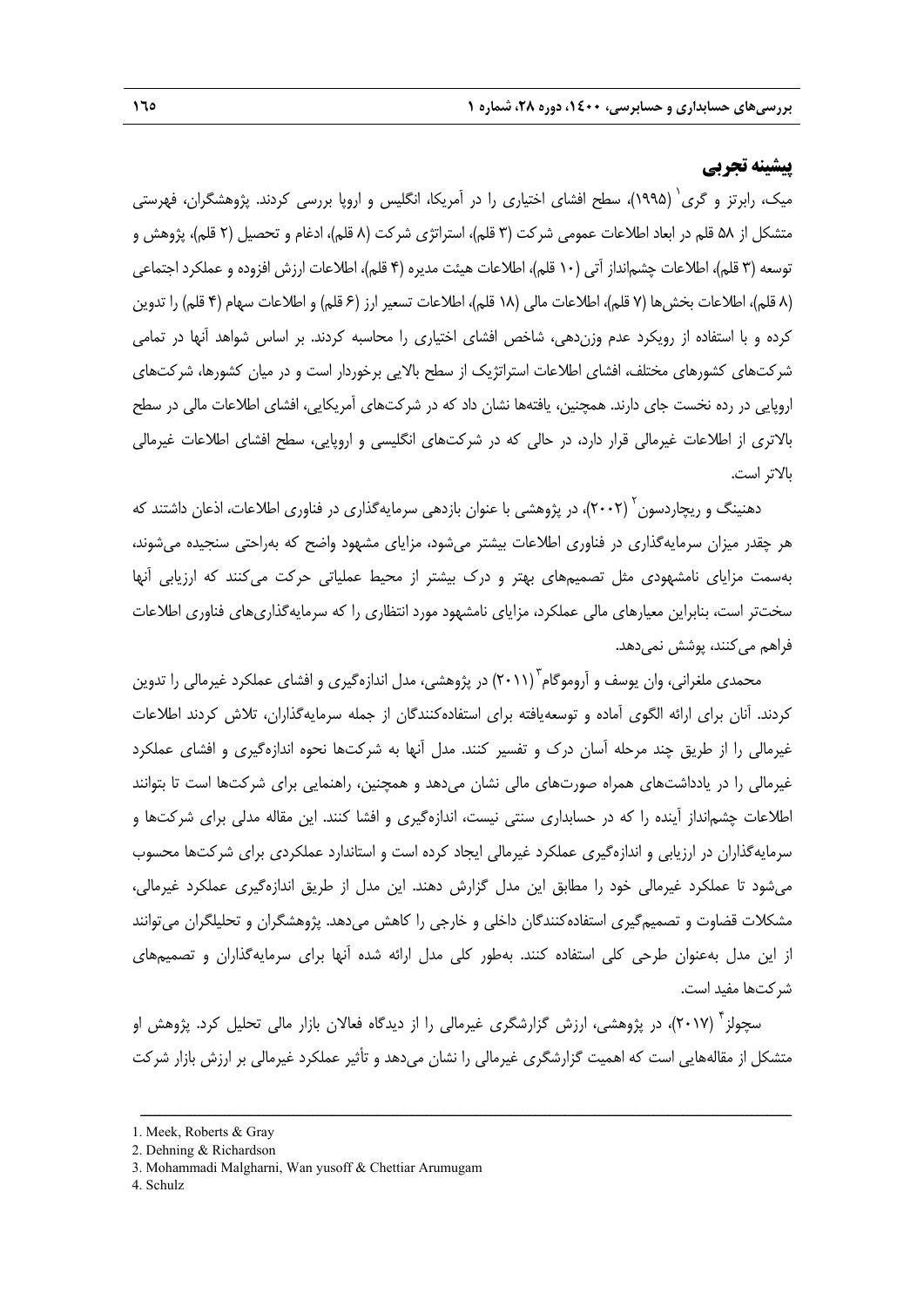را تأييد ميكند. در مقاله نخست، اثرهاي افشاي اطلاعات غيرمالي و عملكرد غيرمالي بر ارزش شركتهاي 500P&S طي سالهاي 2011 تا 2014 بررسي شده است و نشان ميدهد كه عملكرد غيرمالي بر ارزش شركت تأثير مثبت داشته و افشاي غيرمالي در مقايسه با هر واحد عملكرد غيرمالي تأثير بيشتري بر ارزش شركت دارد. در مقاله دوم، به اهميت ارزش افزوده گزارشگري غيرمالي پرداخته شده است. وي بر اساس شواهد تجربي نشان داد كه كيفيت بالاتر گزارشگري اطلاعات غيرمالي، نوسانهاي بازده سهام و بازدههاي غيرعادي ناشي از خطر غيرمنتظره عملكرد غيرمالي را كاهش ميدهد.

آگوا و آمدو` (٢٠١٨)، در پژوهشي با عنوان ارتباط افشاي پايداري با سودآوري شركتهاي دارويي، دريافتند كه گزارشگري پايداري (براي مثال، گزارشهاي اقتصادي، اجتماعي و زيستمحيطي) ممكن است بر سودآوري تأثير ناچيزي داشته باشد؛ اما بهطور مثبت و منفي با پروكسيهاي سودآوري مانند بازده داراييها (ROA(، بازده مالكانه (ROE (و حاشيه سود خالص (NPM (در شركتهاي دارويي نيجريه ارتباط دارد.

تاركينيو و راوچي ۲۰۲۰)، در پژوهشي با عنوان «شاخصهاي عملكرد پايداري و گزارشگري اطلاعات غيرمالي»، تصويب دستورالعمل اتحاديه اروپا در ايتاليا و اثرهاي آن بر شيوههاي گزارشگري اطلاعات غيرمالي را تجزيه و تحليل كردند. نتايج تجزيه و تحليل آنها نشان داد كه هر دسته از شاخصهاي عملكرد پايداري، بهطور عمده توسط شركتهاي نمونه در سال 2012 استفاده شده است؛ اما مقدار شاخصهاي افشاشده در سال 2017 كاهش داشته است. بهطور عمده، شركتهاي نمونه در سال ٢٠١٢، از شاخصهاي عملكرد (اقتصادي، زيستمحيطي و اجتماعي) استفاده كردهاند؛ اما در سال ٢٠١٧ كمتر افشا شدهاند. در حقيقت، بين سالهاي ٢٠١٢ تا ٢٠١٧، سطح افشاي سه دسته شاخص يادشده با كاهش كلي مواجه شده است، بنابراين، به نظر ميرسد كه پس از معرفي افشاي اجباري اطلاعات غيرمالي، شركتها فقط بر شاخصهايي تمركز كردهاند كه بر اساس دستورالعمل اتحاديه اروپا بوده است.

اعتمادي و شهرياري (1375)، تأثير ارائه اطلاعات حسابداري منابع انساني بر رفتار استفادهكنندگان اطلاعات حسابداري در ايران را بررسي كردند و دريافتند كه ارائه اطلاعات حسابداري منابع انساني در يادداشتهاي همراه صورتهاي مالي و گزارشهاي حسابداري مديريت، بر رفتار استفادهكنندگان (مديران، سرمايهگذاران، كاركنان و اعتباردهندگان) تأثير معناداري ميگذارد.

حسنپور و يزداني (1391)، پژوهشي با عنوان «بررسي ارتباط بين ارزش افزوده سرمايه فكري و عملكرد مالي اقتصادي و بازار سهام شركتهاي پذيرفتهشده در بورس اوراق بهادار» تهران انجام دادند. نتايج حاكي از آن است كه بين ارزش افزوده سرمايه فكري و عملكرد اقتصادي، مالي و ارزش بازار سهام شركتها، رابطه مثبت و معناداري وجود دارد.

حساس يگانه و برزگر (١٣٩٢)، پژوهشي با عنوان «بررسي مؤلفهها و شاخص هاي بعد اجتماعي مسئوليت شـركت» انجام دادند. نتايج پژوهش نشان داد كه بااهميتتـرين نـوع گزارشـگري غيرمـالي، گـزارش شـاخصهـاي كسـبوكـار، كارمندان، مشتريان و مصرفكنندگان است.

نيكبخت و اسكندري (1394)، در پژوهشي، رابطه ميان سرمايه فكري، ارزش افزوده اقتصادي تعديلشده و

ــــــــــــــــــــــــــــــــــــــــــــــــــــــــــــــــــــــــــــــــــــــــــــــــــــــــــــــــــــــــــــــــــــ

2. Tarquinio & Raucci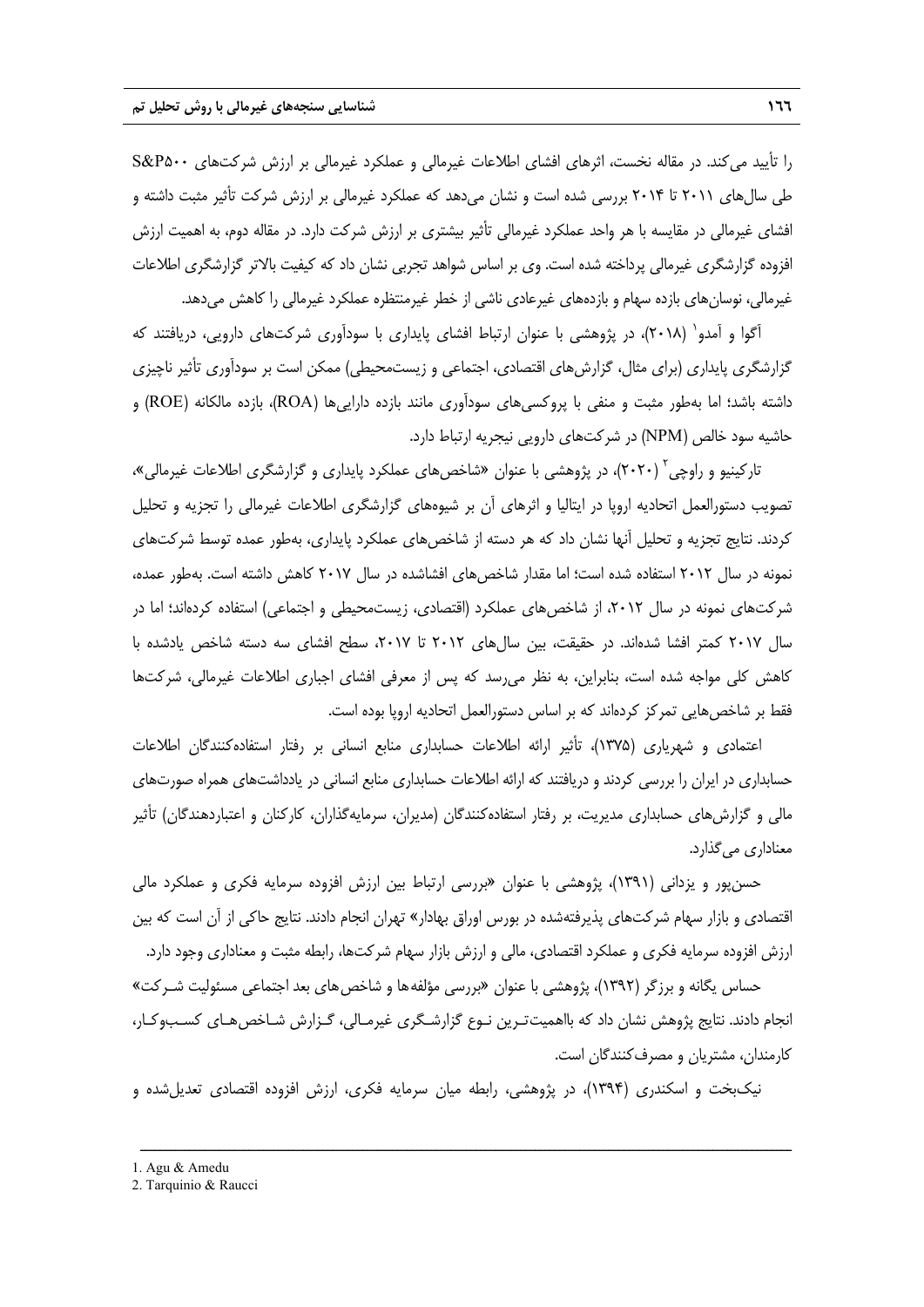نقدشوندگي سهام را بررسي كردند. نتايج از تأثير معناداري سرمايه فكري بر ارزش افزوده اقتصادي تعديلشده حكايت ميكند. تأثير سرمايه فكري ساختاري و ارتباطي از طريق ارزش افزوده اقتصادي تعديلشده بر نقدشوندگي سهام، غيرمستقيم است؛ اما سرمايه انساني بر اين رابطه تأثير مستقيم دارد.

بشيري منش و رحماني (1395)، پژوهشي با عنوان «تدوين الگوي افشاي اختياري: ابزاري براي حسابداري مديريت» انجام دادند. آنها در اين پژوهش مدلي متشكل از 10بعد در 233 قلم با ابعاد اطلاعات عمومي (32)، چشمانداز آتي شركت (62)، راهبري شركتي (68)، توليد و فرايندهاي داخلي (28)، رشد و نوآوري (68)، سرمايه مشتري (36)، سرمايه انساني (32)، عملكرد اجتماعي (62)، عملكرد زيستمحيطي (69) و اطلاعات مالي و عملكرد سهام (57) تدوين كردند كه روايي و پايايي آن بر حسب نظر خبرگان تأييد شد.

افلاطوني و نعمتي (1397)، پژوهشي با عنوان «نقش كيفيت گزارشگري مالي وكيفيت افشا در افزايش اعتبار تجاري: رويكرد متغيرهاي ابزاري» انجام دادند. نتايج رويكرد متغيرهاي ابزاري نشان ميدهد كه با افزايش كيفيت گزارشگري مالي و كيفيت افشا، ميزان اعتبار تجاري افزايش مييابد.

حسيني معصوم، گركز، سعيدي و معطوفي (1398)، در پژوهشي با عنوان «عملكرد مديران در مواجهه با آستانههاي سود: شواهدي از نقش گزارشگري پايداري»، نقش گزارشگري پايداري بر مديريت سود با انگيزه دستيابي به آستانههاي سود در شركتهاي پذيرفتهشده در بورس اوراق بهادار تهران را بررسي كردند. اطلاعات آنها مربوط به سالهاي 1390 تا 1395 بود، نتايج آزمون فرضيهها نشان داد كه بين شاخص پايداري و مديريت سود با انگيزه دستيابي به آستانههاي سود اجتناب از كاهش سود و اجتناب غيرمنتظره منفي، رابطه منفي و معناداري وجود دارد. با افزايش شاخص پايداري، مديراني كه در معرض اجتناب از كاهش سود و اجتناب از سود غيرمنتظره منفي قرار ميگيرند، با احتمال كمتري به مديريت سود از طريق اقلام تعهدي اقدام مي كنند.

حسني آذر دارياني، مشايخ و حجازي (1398)، در پژوهشي، مدل ارزشگذاري منابع انساني و گزارشگري آن در شركت ملي نفت ايران و شركتهاي تابع را طراحي كردند. در مراحل اول و دوم پژوهش، 15 بعد و 20 مؤلفه مؤثر براي ارزشگذاري منابع انساني در شركت ملـي نفـت ايـران و شركتهاي تابع آن شناسايي شد. در مرحله سوم، مؤلفهها اولويتبندي شدند و مدل پيشـنهادي پژوهش ارائـه شـد. بـر اسـاس نظـر خبرگان، بهترين شكل گزارشگري بهصورت ريالي و در متن صورتهاي مالي است.

## **روششناسي پژوهش**

پژوهش حاضر بهلحاظ ماهيت دادهها از نوع كيفي است، زيرا با دادههاي كيفي سروكار دارد. پژوهش حاضر در قالب طرح پژوهشي چندمرحلهاي و بدين ترتيب اجرا شده است:

الف) با مطالعه كتابخانهاي از طريق مطالعه پژوهشها، مقالهها و كتابهاي معتبر ادبيات موضوعي مرتبط با موضوع مشخص شد.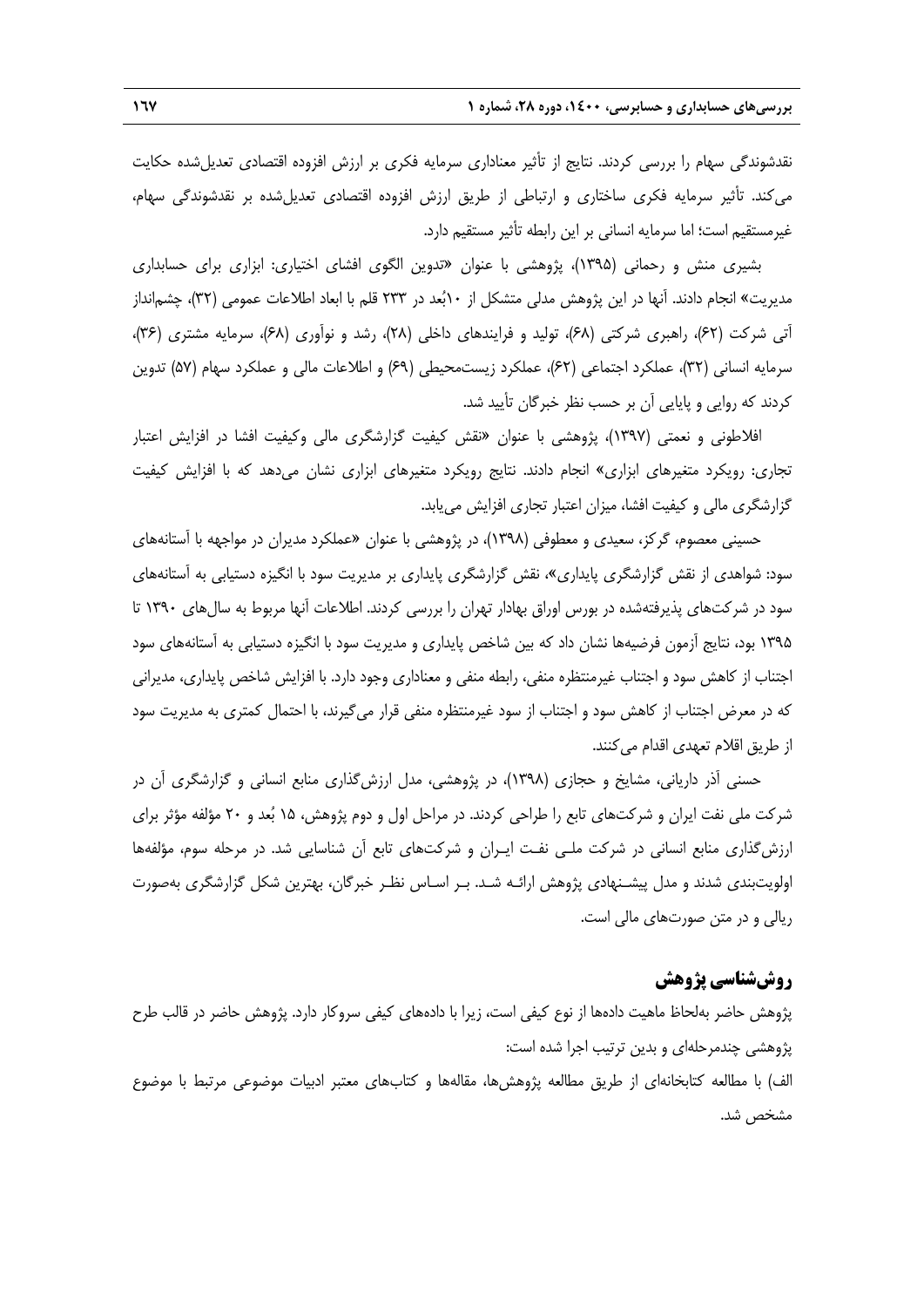ب) پژوهشگر با انتخاب هدفمند دو نفر متخصص در حيطه موضوع پژوهش، براي دستيابي به سرنخهايي براي ادامه پژوهش، مصاحبه اكتشافي با ساختار آزاد انجام داده است.

ج) پژوهشگر با اتكا به مطالعه پيشينه موضوع و مصاحبههاي اكتشافي، به مصاحبههاي اصلي اقدام كرده و تا دستيابي به اشباع نظري (انجام مصاحبههاي جديد مطلبي را به موضوعات قبلي نيفزايد)، آن را ادامه داده است. وي در دوره انجام مصاحبهها در سال 1399 با توجه به پويايي فرايند گردآوري دادهها، همزمان به تحليل دادهها پرداخته است.

#### **تحليل تم**

روش اصلي تحليل دادهها، تحليل تم است. تحليل تم، روشي است كه از رويكردي مناسب و انعطافپذير براي تحليل دادههاي كيفي بهره مي برد (براون و كلارک<sup>٬</sup>، ۲۰۰۶). تحليل تم، روشي براي شناسايي، تحليل و گزارشگري الگوهاي درون دادهها است، هر تم دربردارنده موضوعي مهم درباره دادههاست كه به پرسش پژوهش ارتباط دارد.

براي تعيين اينكه چه چيزي در پژوهش تم محسوب ميشود، قضاوت پژوهشگر ضروري است (كرمي و تاجيك، 1394). بهطور كلي، هيچ رويكرد خاصي براي شروع مطالعه در تحليل تم وجود ندارد، بلكه پژوهشگر ابتدا بايد الگوهاي معنا و موضوعات مدنظر خود را از درون دادهها انتخاب كند، سپس با كدگذاري در مرحله اوليه و تكرار چندباره روند كار بين مجموعه دادهها و خلاصههاي كدگذاريشده، الگوهاي مدنظر را شناسايي و تحليل كند. كدها عبارتاند از ويژگياي از دادهها (معنايي يا محتوايي) كه براي تحليل، جالب به نظر ميرسند. كدها در كنار هم و در پيوند با هم، تمها را تشكيل ميدهند. در پژوهش حاضر كدگذاري بر اساس حروف انگليسي و اعداد به شرح زير انجام شده است:

- مصاحبههاي اكتشافي، علامت EI اختصاري از عبارت Interview Exploratory.
	- مصاحبههاي اصلي، علامت MI اختصار از عبارت Interview Main.

هر واحد تحليل (هر متن يا مصاحبه) از 01 شمارهگذاري شده است. شماره كدهاي موجود در هر واحد تحليل نيز از 01 آغاز شده و به تعداد كدهاي آن واحد تحليل، در چارچوب اعداد طبيعي، يك واحد، به آن افزوده شده است. بنابراين، هر كد از سه جزء تشكيل ميشود: جزء اول علامت اختصاري انگليسي، جزء دوم (دو رقم دوم) شماره واحد تحليل و جزء سوم (دو رقم سوم) شماره كد مربوط به واحد تحليل مد نظر (كرمي و تاجيك، 1394).

#### **جامعه و نمونه آماري**

جامعه آماري پژوهش حاضر، اعضاي هيئت علمي دانشگاهها در رشته حسابداري، دانشجويان و فارغالتحصيلان مقطع دكتري رشته حسابداري هستند. براي نمونهگيري، روشهاي مختلفي مانند نمونهگيري همگن، ناهمگن و سهميهاي در پژوهشهاي كيفي وجود دارد. در پژوهش حاضر با توجه به هدف پژوهش، براي مصاحبه از روش نمونهگيري گلوله برفي يا زنجيرهاي استفاده شده است. در واقع، در اين روش، از شركتكنندگان اوليه درخواست ميشود تا افراد همسان خود را به پژوهشگر ارجاع دهند و بيشترين كاربرد را زماني دارد كه شركتكنندگان بهسختي در دسترس باشند. در نمونهگيري گلوله برفي يا زنجيرهاي، شركتكنندگاني انتخاب ميشوند كه بهنحوي با يكديگر پيوند دارند و پژوهشگر را به ساير افراد

<sup>1.</sup> Braun and Clarke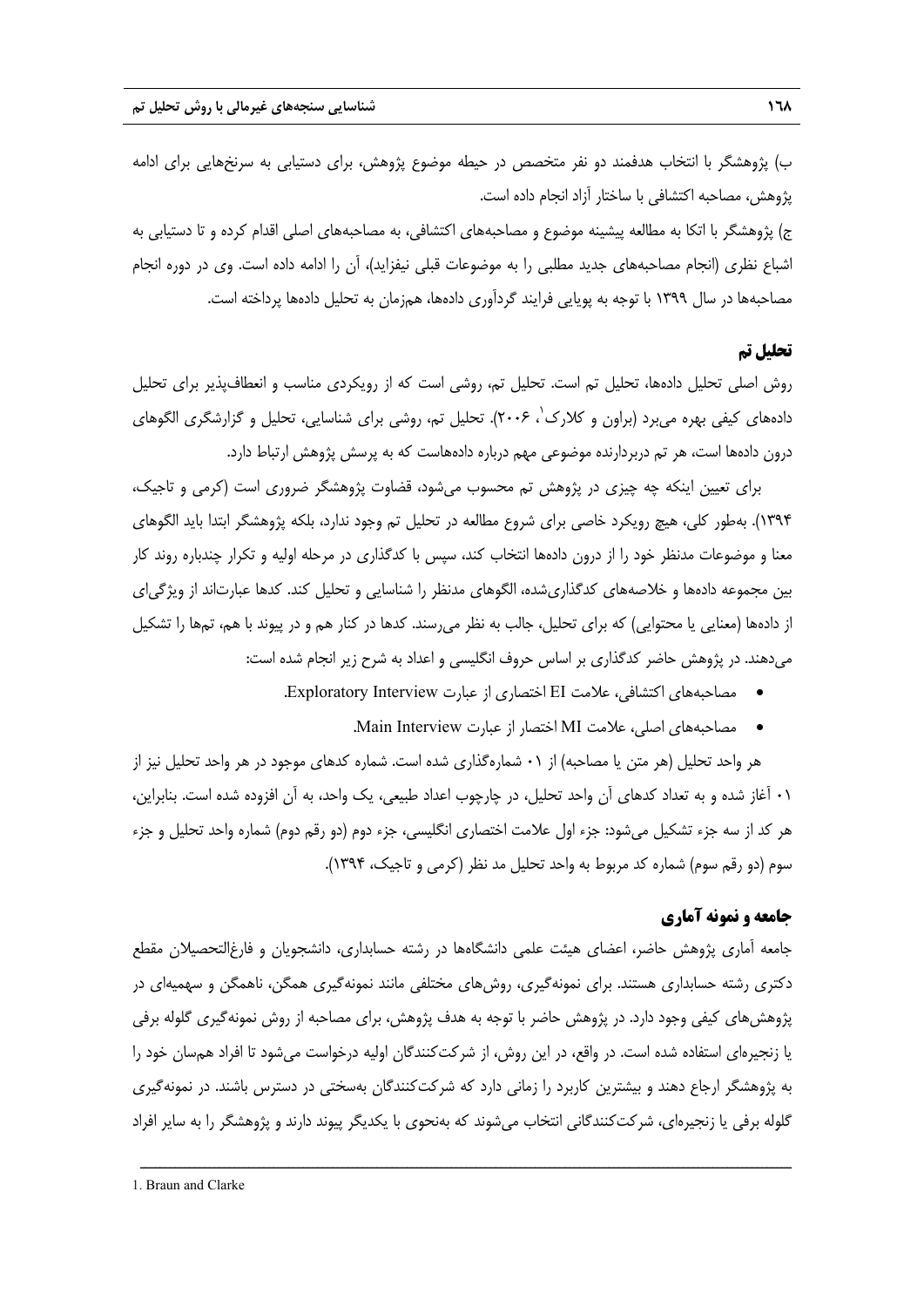همان جامعه راهنمايي ميكنند (استرابرت اسپزيال`، ۲۰۱۱). قاعده كلي در پژوهشهاي كيفي اين است كه بايد به گردآوري دادهها تا زماني ادامه داد كه مقولهها اشباع شوند. اشباع نظري يعني زماني كه داده جديدي به دست نيايد و مناسبات ميان مقولهها بهخوبي مشخص شده باشد (استراوس و كوربين<sup>٢</sup> به نقل از ترجمه افشار، ١٣٩٢). اين پژوهش با 21 مصاحبه به اشباع نظري رسيده است.

#### **يافتههاي پژوهش**

## **3 تجزيه و تحليل بر اساس روش تحليل تم**

براي يافتن تمها، ابتدا دادههاي كيفي حاصل از مصاحبهها، كدگذاري و دستهبندي شدند، سپس تمهاي حاصل از دادهها تعيين و نامگذاري شدند. همانطور كه در جدول 1 مشاهده ميشود، دستهبندي كدها در نهايت به 4 تم اصلي منجر شده است. اين 4 تم خود در مجموع، شامل 10 تم فرعي هستند كه 2 مورد از اين تمهاي فرعي هر يك داراي 2 دسته مفهومي هستند. در ادامه اين نوشتار، تمهاي اصلي معرفي و در قالب دستههاي مفهومي يا همان كدهاي فرعي تجزيه و تحليل خواهند شد. در خصوص هر يك از اين تمها، نمونههايي از دادههاي كيفي استفاده شده و نظرها و تفسيرهاي پژوهشگر (كه جزئي از هر پژوهش كيفي هستند) به اطلاع خواننده خواهد رسيد.

**تم اصلي اول ـ كليات:** تم كليات در خصوص گزارشگري است و وضعيت فعلي گزارشگري مالي، ضرورت و اهميت سنجههاي غيرمالي و عوامل مؤثر در بهكارگيري سنجههاي غيرمالي را بيان ميكند. اين تم اصلي به سه تم فرعي وضعيت فعلي گزارشگري مالي، ضرورت و اهميت سنجههاي غيرمالي و عوامل مؤثر بر بهكارگيري سنجههاي غيرمالي دستهبندي شده است.

## **الف) وضعيت فعلي گزارشگري مالي**

ابتدا از مصاحبهشوندگان درخواست شد تا تصويري از وضعيت فعلي گزارشگري مالي بيان كنند و اگر جـايي ابهـام وجـود دارد يا انتقادي دارند، اعلام كنند. مصاحبهشوندگان، در پاسخ به اين پرسش، به اين موضوع اشاره كردند كـه گزارشـگري مالي كامل نيست و صورتهاي مالي به شكلي كه در حال حاضر وجود دارد، بـهطـور لـزوم بازتـابدهنـده واقعيـتهـاي اقتصادي امروزه نيست. آنان به برخي مشكلات گزارشگري فعلي در ارائه اطلاعات به استفادهكنندگان مانند تفاوت ارزش دفتري و بازار شركت و ارزش واقعي آنها، بهكارگيري اصل محافظه كاري در شناسايي دارايي ها، تأكيد حسابداري بر بهاي تمامشده تـاريخي و نشـناختن برخـي از دارايـيهـاي نامشـهود در صـورتهـاي مـالي رايـج اشـاره كردنـد. در كـل مصاحبهشوندگان مشكلاتي را مطرح كردند كه گزارشگري مالي قادر نبود آنها را حل كند. براي نمونه بـه مـتن چنـد مصاحبه زير توجه كنيد:

2. Strauss & Corbin

<sup>1.</sup> Streubert Speziale

<sup>.3</sup> رجوع كنيد به مستندات پژوهشگران، در صورت درخواست خوانندگان، تمامي مستندات شناسايي سنجههاي غيرمـالي و جـداول تحليـل تـم موجود است.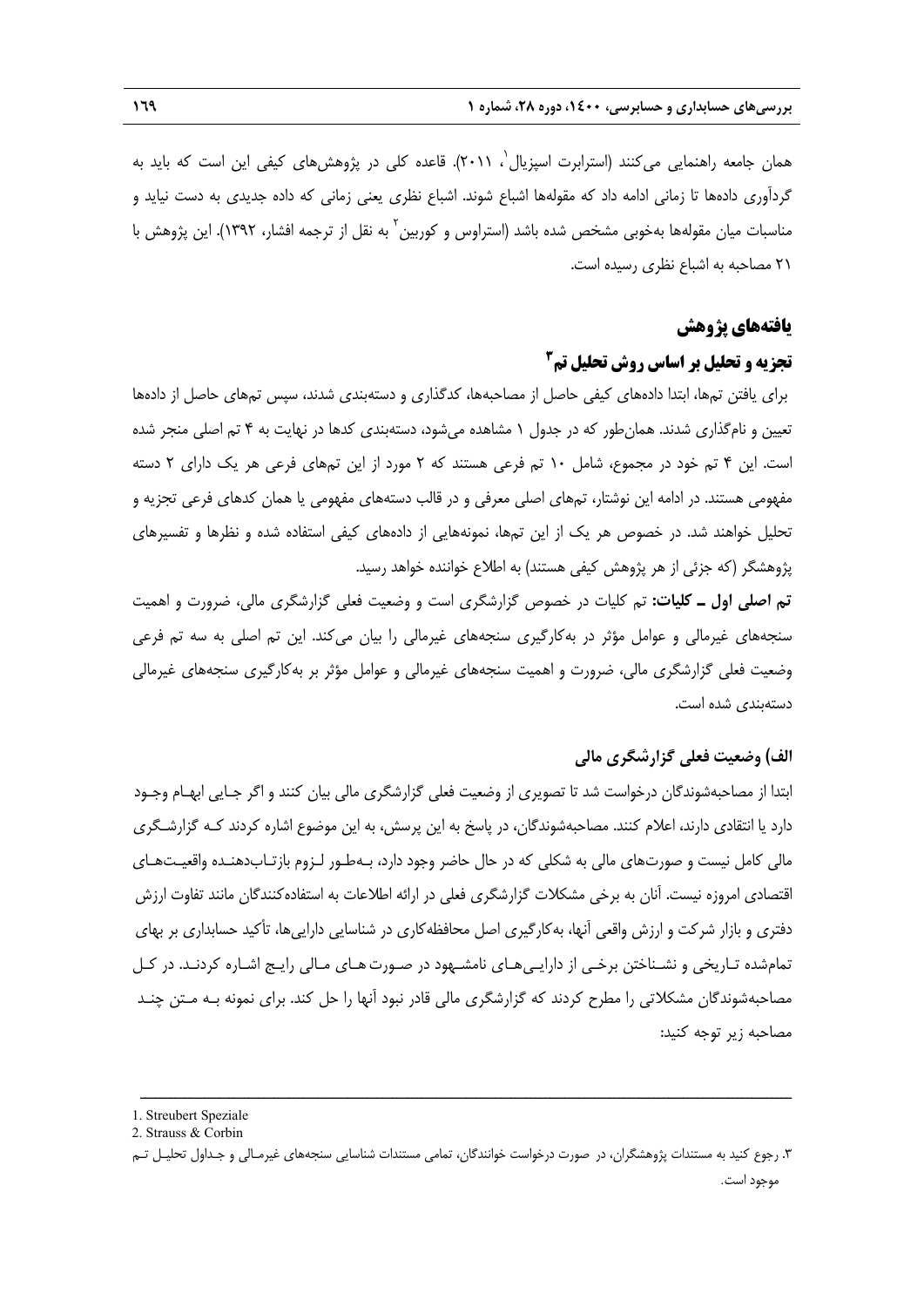«به نظر من اين اطلاعات هنوز كفايت لازم براي تصميمگيري كامل و صحيح را ندارد علتش هم اين اسـت كـه يك تفاوتهايي را داريم بين ارزش دفتري سهم شركتها و ارزش بازار» (0104EI(. «چون ما در حسابداريمان بالاخره يك محافظهكاري داريم كه باعث مـيشـود مـا دارايـيهـا را محافظـهكارانـه اندازهگيري كنيم، سود را محافظهكارانه اندازهگيري كنيم» (0105EI(.

«گزارشگري مالي الان اين را در واقع نه صددرصد حتي بهطور نسبي هم نشان نميدهد، يعني يك شاخصي كـه يك تصوير درستي از جنبههاي كيفي نشان بدهد، الان وجود ندارد و جايش خالي است و حسابداري بايد بتواند به اين سمت حركت كند، يعني چارهاي غير از اين ندارد» (1302MI(.

**ب) ضرورت و اهميت سنجههاي غيرمالي** 

در اين تم، از صاحبنظران در خصوص انتقاد به گزارشگري فعلي و ضرورت گزارشگري سنجههاي غيرمالي پرسيده شد كه آيا يكي از راهكارها براي حل اين نارسايي ها مي تواند افشاي اطلاعات غيرمالي باشد كه پاسخ آنان قانع كننده بود. در ادامه، به دو نمونه از پاسخ صاحبنظران در جواب اين پرسش اشاره شده است.

«ضرورت موضوع روشن است و صورتهاي مالي نقايص و ايرادهاي زيادي دارد. تا وقتي كه حسابداري با بهـاي تاريخي بخواهد حركت كند در واقع امكان اصلاح كامل صورتهاي مالي وجود ندارد، بهاي تاريخي در واقع يـك سري ملاكهاي كمي مالي است و آن هم گذشتهنگر است، يعني ببيند كمي و مالي بهروز هم نيست خود كمي و مالي باز يك دامنه اي دارد. در كمي و مالي يك كوچكش را گرفتيم به اسم بهاي تاريخي. البتـه مـيدانـيم تمـام اقلام صورتهاي مالي اين ويژگي را ندارند، مثلاً سرمايهگذاري كوتاهمدت را ممكن اسـت بـه ارزش روز گـزارش كنيم يا ممكن است تجديد ارزيابي بكنيم، ولي كليتش به اين ترتيب است» (0211EI(.

«ببينيد اگر ما اين اطلاعات را بتوانيم با قابليت اتكـا بـه سـرمايهگـذار بـدهيم، ايـن كمـككننـده هـم هسـت» .(MI2123)

## **ج) عوامل مؤثر در بهكارگيري سنجههاي غيرمالي**

در اين تم فرعي، مصاحبهشوندگان موضوع سطح دانش، تخصص، آموزش و مهارت سرمايهگذاران، مديران و كاركنان در استفاده از اطلاعات غيرمالي و ارائه اين اطلاعات را مطرح كرده و بر ايجاد زيرساختهاي مناسب اقتصادي و توسعه كشور با توجه به اندازه شركت، سالهاي فعاليت شركت، نوع مالكيت و نوع صنعت شركت، تأكيد كردند. توجه به اصل فزوني منفعت بر هزينه ارائه اين اطلاعات و ميزان هزينه افشاي اطلاعات غيرمالي و مدت زمان تهيه اطلاعات غيرمالي، از عوامل مهم ديگر هستند. نبود زيرساختهاي مناسب براي گزارشگري سنجههاي غيرمالي، از جمله نداشتن استانداردهاي اندازهگيري اقلام غيرمالي و زيرساختهاي اقتصادي از عوامل مؤثر در بهكارگيري سنجههاي غيرمالي هستند كه بايد به آنها توجه ويژهاي كرد. در ادامه، به بريدهاي از چند مصاحبه در اين زمينه اشاره شده است:

«واقعيتش به نظر من اينجا عامل فرهنگي خيلي مهم است. الان اگر بخواهند بپذيرند كه اين عوامل غير مـالي را هم افشا بكنند، اين عامل فرهنگي است كه خيلي مهم است» (1231MI(.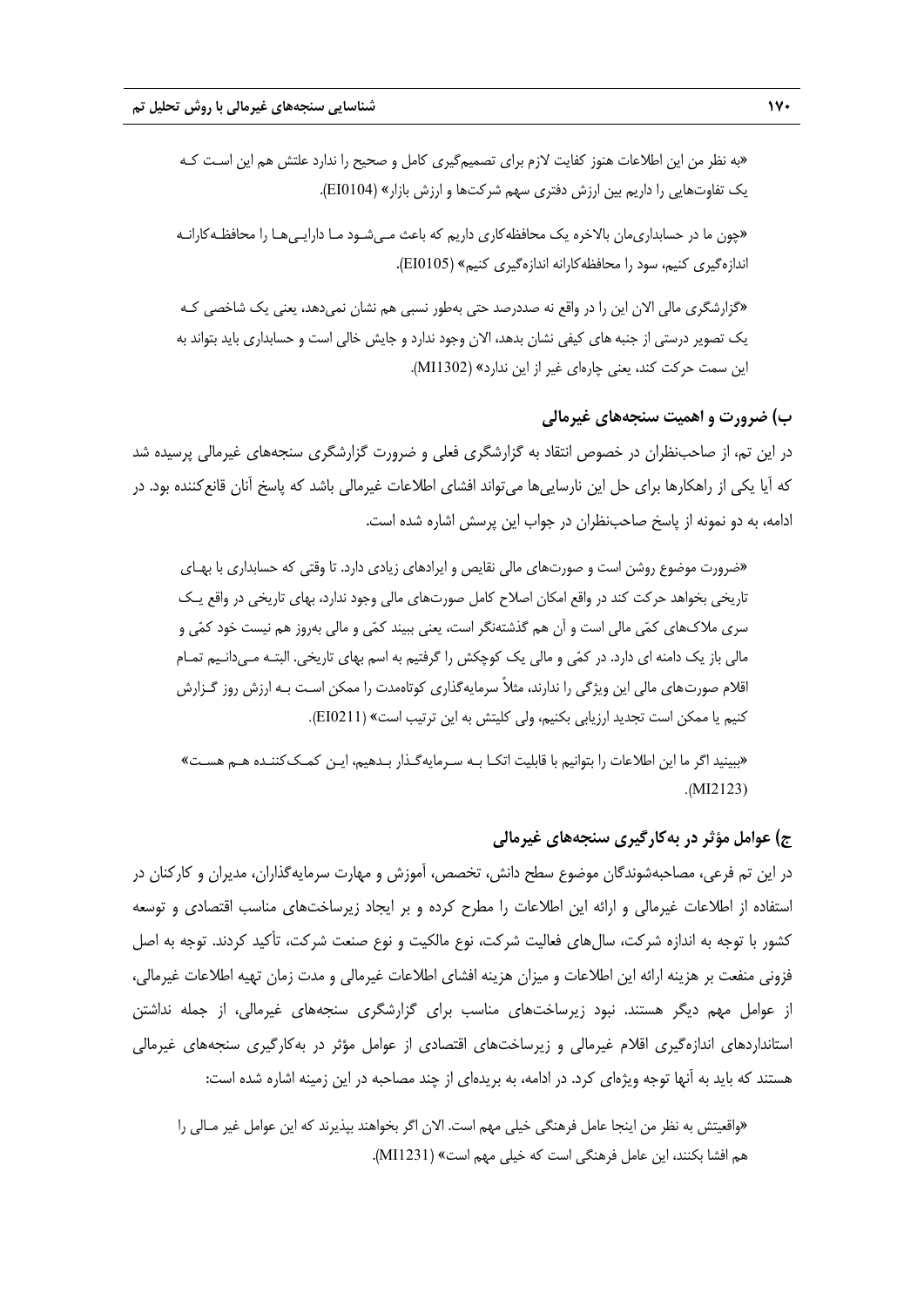«نهادهاي ناظر ما مثل سازمان حسابرسي و در واقع نهاد اسـتانداردگذار مـا در سـازمان حسابرسـي و حـالا نهـاد ناظرمان در سازمان بورس همه اينها، بانك مركزي، بيمه مركزي همه اينها مـيتواننـد روي ايـن موضـوع نقـش اساسي داشته باشند» (1233MI(.

## **تم اصلي دوم: انواع سنجههاي غيرمالي**

تم اصلي دوم كه در واقع مهمترين بخش پژوهش است، سنجههاي غيرمالي را طبقهبندي ميكند. در اين طبقهبندي، سنجههاي غيرمالي ميتوانند منشأ درونسازماني يا برونسازماني داشته باشند كه خود اين تمهاي فرعي به دو تم كمي و كيفي دسته ميشوند.

**الف 1-) تم منشأ درونسازماني سنجههاي غيرمالي كمي:** در اين تم مصاحبهشوندگان به سنجههاي درون شركت اشاره كردهاند كه بهراحتي به عدد تبديل ميشوند، از جمله اطلاعات مربوط به سرمايه انساني (تعداد، حقوق آموزش و چرخش كاركنان)، ميزان كهنگي يا خرابي موجودي كالا، تاريخ توليد و انقضاي اجناس موجود در انبار، زمان و سرعت توليد محصولات، ميزان رشد و ركود فروش در محصولات آينده، عمر تجهيزات و ميزان استفاده از فناوري روز در توليدات. در ادامه، به بريدهاي از چند مصاحبه در اين زمينه اشاره شده است:

« سنجههاي غيرمالي كه در نهايت ميتواند به عدد و رقم تبديل بشود، اينكه شـركت در واقـع چـه وضـعيتي بـا ميانگين صنعت (1904MI) دارد. يک گزارش تعدادي از محصولات و فروش ارائه دهد (1907MI)».

«مثلاً بيايند بگويند كه در فضاي سازماني دانش انباشتهشان به چه ميزان هست، بيايند بگويند ما اين قدر پرسـنل آموزش ديده خبره داريم كه هر سازماني ندارد» (0614MI(.

« تعداد مشتريان (2108MI(، تعداد قراردادهايي (2109MI (كه با مشتري دارند، مقدار و ميـزان حمـايتي كـه از مشتريان مي كنند، تمام اينها را تقريباً ميتوانم بگويم».

«گزارشگري مالي را تفسيري كنيم، همان سنجههاي غيركمي هستند هر چقدر بتوانيم به عـدد و رقـم نـزديكش كنيم، عدد و رقمي كه قابل اتكا باشد، نكات دقيق و درستي از مسائل كيفي ارائه بدهد خوب است» (1313MI(.

**الف 2-) تم منشأ درونسازماني سنجههاي غيرمالي كيفي:** در اين تم، مصاحبهشوندگان به سنجههايي اشاره كردهاند كه درونسازماني و كيفي هستند و عبارتاند از: اختيارات مديريت، ساختار و استراتژيهاي سازمان اعم از ساختار داخلي سازمان، ساختار هيئت مديره، استراتژيهاي كوتاهمدت و بلندمدت هيئت مديره، راهبردهاي شركت و برنامهها و چشماندازه آتي شركت، سرمايه فكري، سطح دانش، تخصص كاركنان، امانتداري و رضايت كاركنان بودند. در ادامه، به بريدهاي از چند مصاحبه در اين زمينه اشاره شده است:

«آن دستهاي كه داخلي شركت منبع مهم ايجاد ارزش، كاركنان شركت و نيروي انساني است» (0218EI(. «فرضاً سرمايه فكري (2105MI (كه يكيش همان منابع انساني و آن نيروي انساني آن سـازمان هسـت، مطـرح ميكند، يكي از موارد ديگـر آن، نـرمافزارهـاي روشهـايي اسـت كـه اختـراع شـده اسـت (2106MI (يـا مـثلاً استراتژيهاي شركت (2107MI (يا فرضاً اگر بخواهيم بحث شركتهاي توليدي را داشته باشـيم تجهيزاتشـان» .(MI2108)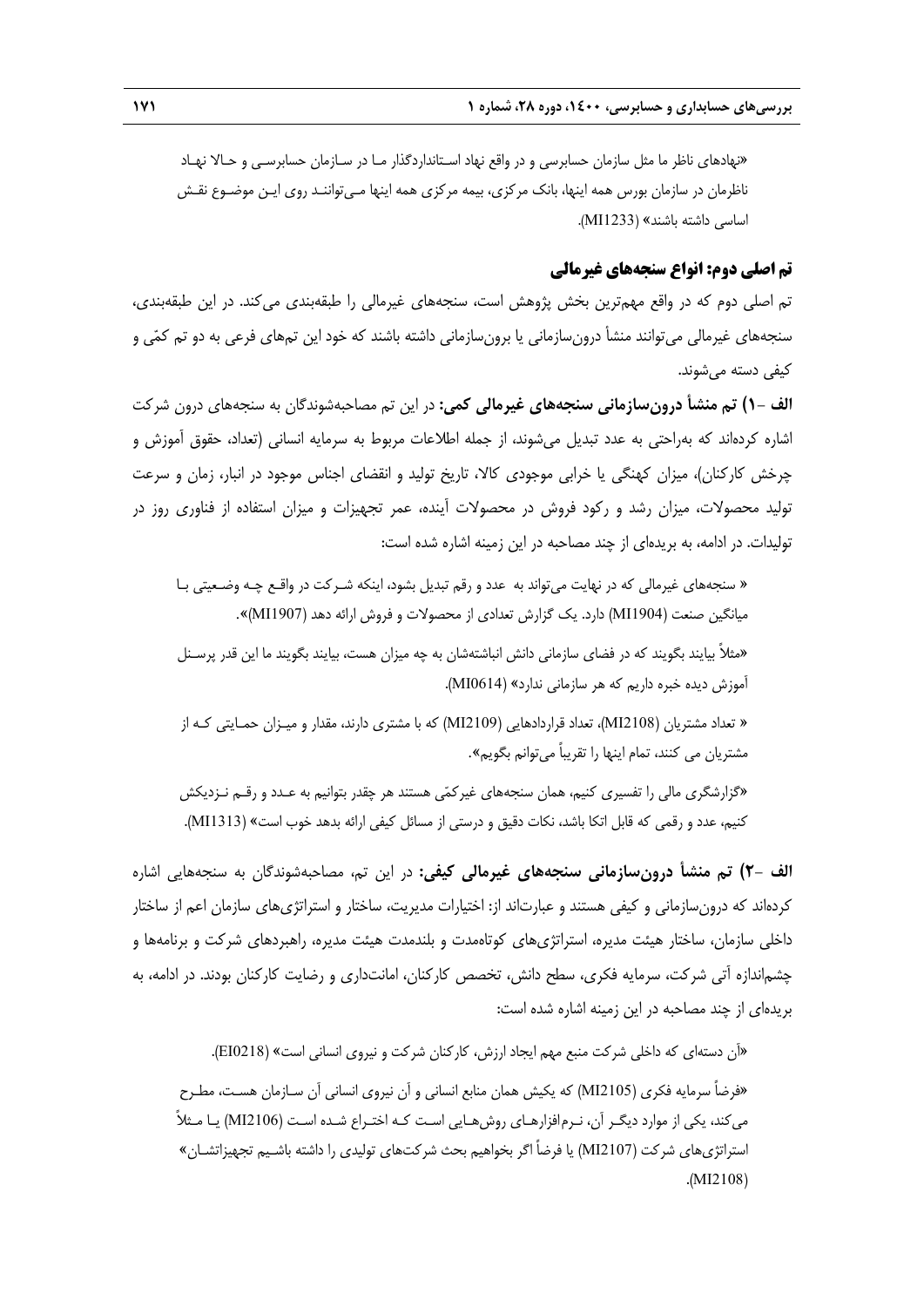**ب) منشأ برونسازماني سنجههاي غيرمالي**  اين تم فرعي، به شناسايي سنجههاي خارج از شركتي توجه دارد كه بر عمليات شركت تأثير ميگذارد. اين شاخصها بهعنوان سنجهاي غيرمالي بر وضعيت شركت تأثير دارند؛ اما در گزارشگري موجود ارائه نميشوند. اين تم فرعي خود به دو تم فرعي ديگر با عنوان كمي و كيفي دستهبندي ميشود.

**ب- 1) منشأ برونسازماني سنجههاي غيرمالي كمي:** در اين تم مصاحبهشوندگان به سنجههايي اشاره كردند كه به عوامل برونسازماني مربوط بود و اطلاعات آنها بر اساس ارقام و ريال شناسايي ميشود؛ اما در صورت هاي مالي مشاهده نميشود. بر اساس برداشت پژوهشگر، شناسايي اين سنجهها، هم به ايجاد ارزش و ثبات موقعيت رقابتي شركت در بـين رقيبان منجر خواهد شد و هم ميتواند ضمانتي بر تداوم فعاليت شركتها باشد. از سنجههاي مد نظـر مصـاحبهشـوندگان ميتوان به توان بازپرداخت مطالبات مشتريان قديم و جديد، ميزان حمايت سرمايهگـذاران نهـادي و حقـوقي از شـركت، ميزان استفاده از فناوري و تكنولوژيهاي روز (هزينه و درآمد) و مقايسه عملكرد شركت با ساير رقبـا بـر اسـاس ميـزان فروش و مسائل زيستمحيطي (سهم كربن و گازهاي گلخانه اي از توليد محصول و جـرائم)، اشـاره كـرد. در ادامـه، بـه بريدهاي از يك مصاحبه در اين زمينه اشاره شده است:

«ميزان و درصد آلايندگي محيط زيست آب هاي مثلاً منطقه خليج فارس چقدر سنگ هست؟ مثال دارم مـيزنـم يـا مثلاً چقدر آلودگي هوا اينجا دارد (0507MI (اتفاق ميافتد چقدر ما توانستيم در يك منطقه فقرزدايـي كنـيم در يـك منطقه چقدر توانستيم اشتغال زايي (0508MI (كنيم در يك منطقه چقدر توانستيم رضـايتمندي افـراد جامعـه را بـالا ببريم».

**ب – 2) منشأ برونسازماني سنجههاي غيرمالي كيفي:** در اين تم به سنجههاي غيرمالي اشاره شده است كه منشأ آن خارج از سازمان است و كيفي محسوب ميشوند. بيان و افشاي اطلاعات مربوط به ارتباطات و حمايتهاي سياسي دولتي، عضويت در انجمنهاي حرفهاي، گواهينامه حرفهاي كيفيت محصولات استاندارد، نحوه شبكه توزيع و حملونقل محصولات شركت، سرمايه مشتري (رضايتمندي، ارتباطات، پاسخگويي و گارانتي)، روش و قدرت بازاريابي و استراتژيهاي تبليغات و ايجاد برند، از مواردي بودند كه ميتوانند در تصميمگيري استفادهكنندگان نقش بسزايي داشته باشند و بهدليل پوشش بخشي از فاصله ارزش دفتري و ارزش بازار، از كاستيهاي گزارشگري مالي فعلي بكاهند. در ادامه، به بريدهاي ازيك مصاحبه در اين زمينه اشاره شده است:

«ببينيد قبلاً در بحث حسابداري مديريت هم داشتيم، زنجيره ارزش شـركتهـا شـامل طراحـي، توليـد و بازاريـابي و فروش (141410) مي شد الان ديگر بالاخره زنجيره گسترده شده است و مشتريان (14111M) و آن تأمين كننـدگان كالا (1412MI (و حتي موارد بيشتر را هم دربرميگيرد، يعني مشتري هم يك عاملي در اين زنجيره ارزش هسـت و بايد به او توجه بشود. اصلاً يكي از استراتژيهاي اصلي شركت ها در دنياي امروزي اين است كه سـهم بازارشـان رو افزايش بدهند (1413MI (سهام بازار چطوري ميتواند افزايش پيدا كند تأثير مشتري است ديگر، مگر ميشود اصـلاً به مشتري توجه نكرد. در واقع بايد نيازهاي مشتري را در نظر بگيريم، كيفيت محصول را ببريم بالا كه مطابق با نياز مشتري باشد، آن چيزي باشد كه مشتري ميخواهد. به نظر من خيلي مهم است» (1414MI(.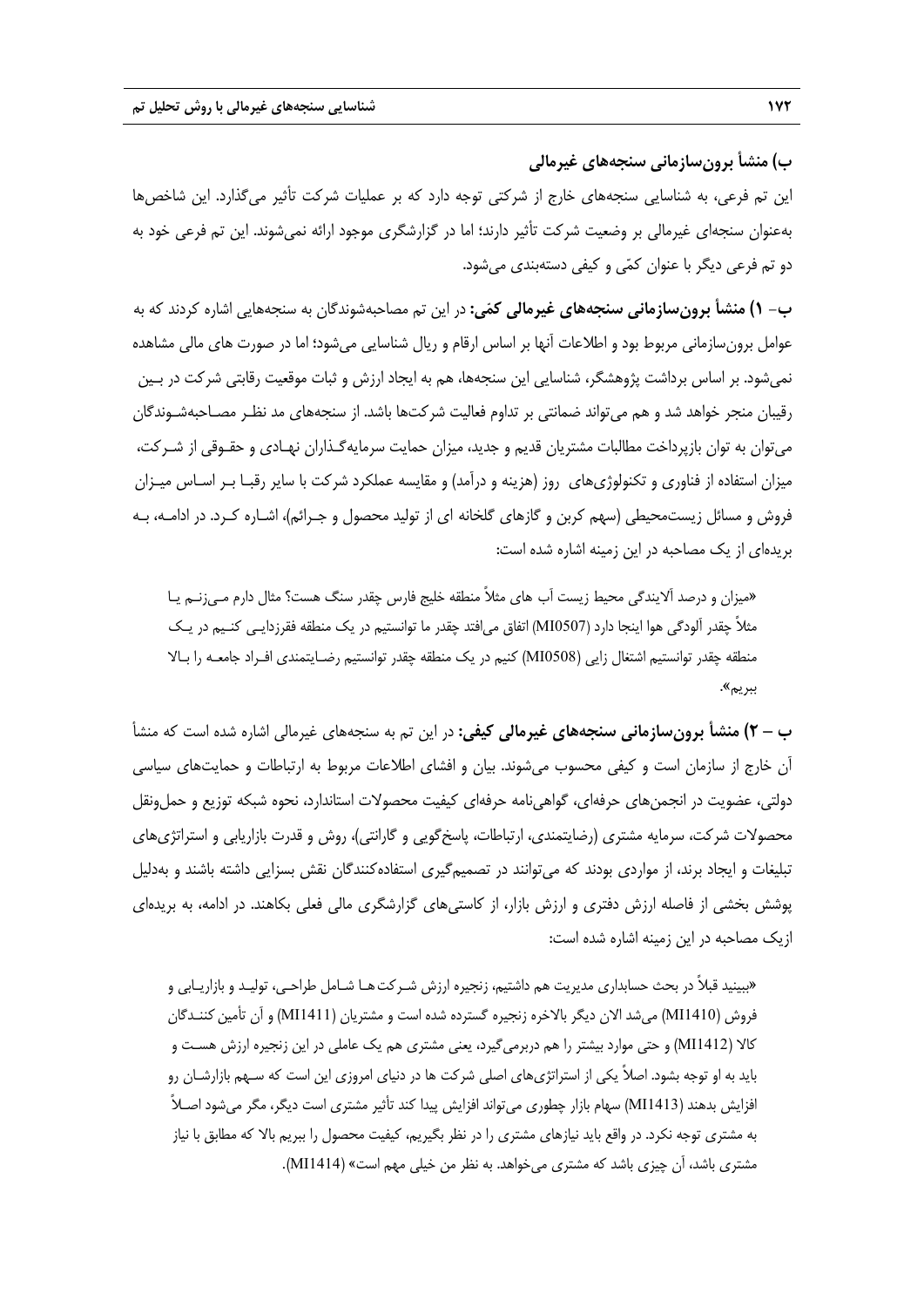## **تم اصلي سوم: گزارشگري و حسابرسي سنجههاي غيرمالي**

در اين تم به شيوه گزارشگري و حسابرسي سنجههاي غيرمالي پرداخته شده است. اين تم، به 4 تم فرعي محل و زمان گزارشگري سنجههاي غيرمالي، اجباري يا اختياري بودن سنجههاي غيرمالي، صنعت و حسابرسي سنجههاي غيرمالي دستهبندي ميشود. شايان ذكر است كه تاكنون در خصوص شكل و نحوه گزارشگري سنجههاي غيرمالي، اقدامي انجام نشده است. پژوهشگر به اين نتيجه رسيد كه وضيعت حاضر گزارشگري غيرمالي در ايران، بهگونهاي است كه هيچگونه مقررات اجباري يا دستورالعملي براي افشاي شاخصهاي گزارشگري غيرمالي وجود ندارد و سطح افشاي اين شاخص هاي غيرمالي در شركتهاي بورس اوراق بهادار تهران بسيار پايين است. همچنين سنجههاي گزارشگري غيرمالي بهدليل ناتواني نظام گزارشگري مالي سنتي بهطور مناسب افشا نميشوند.

**الف) محل و زمان گزارشگري (صورتهاي مالي، يادداشتها و غيره) سنجههاي غيرمالي** 

بر اساس مفاهيم استخراجشده از متن مصاحبهها در اين تم، مصاحبهشوندگان، ابتدا به ايجاد زيرساختهاي مناسب براي گزارشگري سنجههاي غيرمالي تأكيد كردند. آنان شيوههاي مختلفي را ارائه دادند، از جمله اينكه همراه صورتهاي مالي ميتواند در بخش يادداشتهاي توضيحي ارائه شود يا در گزارش تفسيري مديريت آورده شود. روشهاي مطرحشده ديگر، شامل تفكيك گزارشگري سنجههاي غيرمالي از مالي، گزارشگري آنلاين و تحت وب است. همچنان به ايجاد چارچوبهاي جديد و جداگانه براي افشاي اين سنجهها و راهاندازي نشريههاي تخصصي در سطح صنعت و سايتهاي اطلاعاتي توسط شركت و همچنين ارائه اين اطلاعات در دورههاي زماني كوتاهمدت ماهانه، ميانمدت و بلندمدت توصيه شده است. البته انتخاب يكي از روشهاي يادشده، محلهاي ديگر گزارشگري را نفي نميكند و ميتواند بهطور همزمان استفاده شود. در ادامه، به بريدهاي از چند مصاحبه در اين زمينه اشاره شده است:

«ميتواند اين اطلاعات يا بهصورت سهماهه يا بهصورت ششماهه تحت عنوان صورت مالي يك گزارش جداگانه ارائه بشود، ولي اين گزارش بايد به نظر من مثل صورت مالي اعتباربخشي بشود» (0313MI(.

«فكر ميكنم اگر مكمل صورتهاي مالي باشد، بيشتر بهش توجه بشود تا يك گزارش جداگانـه، مـيشـود يـك بخشي متصل به همان گزارشگري ماليمان باشد در واقع مكمل باشد» (2121MI(.

پژوهشگر، در نتيجهگيري اين تم دريافت كه گزارشگري سنجههاي غيرمالي ميتواند در يادداشتهاي توضيحي و گزارش تفسيري مديريت يا بهصورت مجزا در مجموعهاي كامل ارائه شود، دورههاي گزارشگري سنجههاي غيرمالي هم ميتواند سهماهه، ششماهه يا سالانه باشد. همچنين گزارشگري ميتواند به شكل آنلاين و تحت وب انجام شود.

#### **ب) اجباري يا اختياري بودن گزارشگري سنجههاي غيرمالي**

پژوهشگر در اين تم فرعي، به بحث اجباري بودن يا اختياري بودن گزارشگري سنجههاي غيرمالي پرداخته است. در اين راستا، از مصاحبهشوندگان در خصوص اجباري بودن اين گزارشها سؤال شد. جوابها بهگونهاي بود كه در وهله اول نياز به اجباري بودن را پيشنهاد نكردند، بلكه ابتدا ارائه گزارشگري غيرمالي را براي بعضي از شركتهاي بزرگ بورسي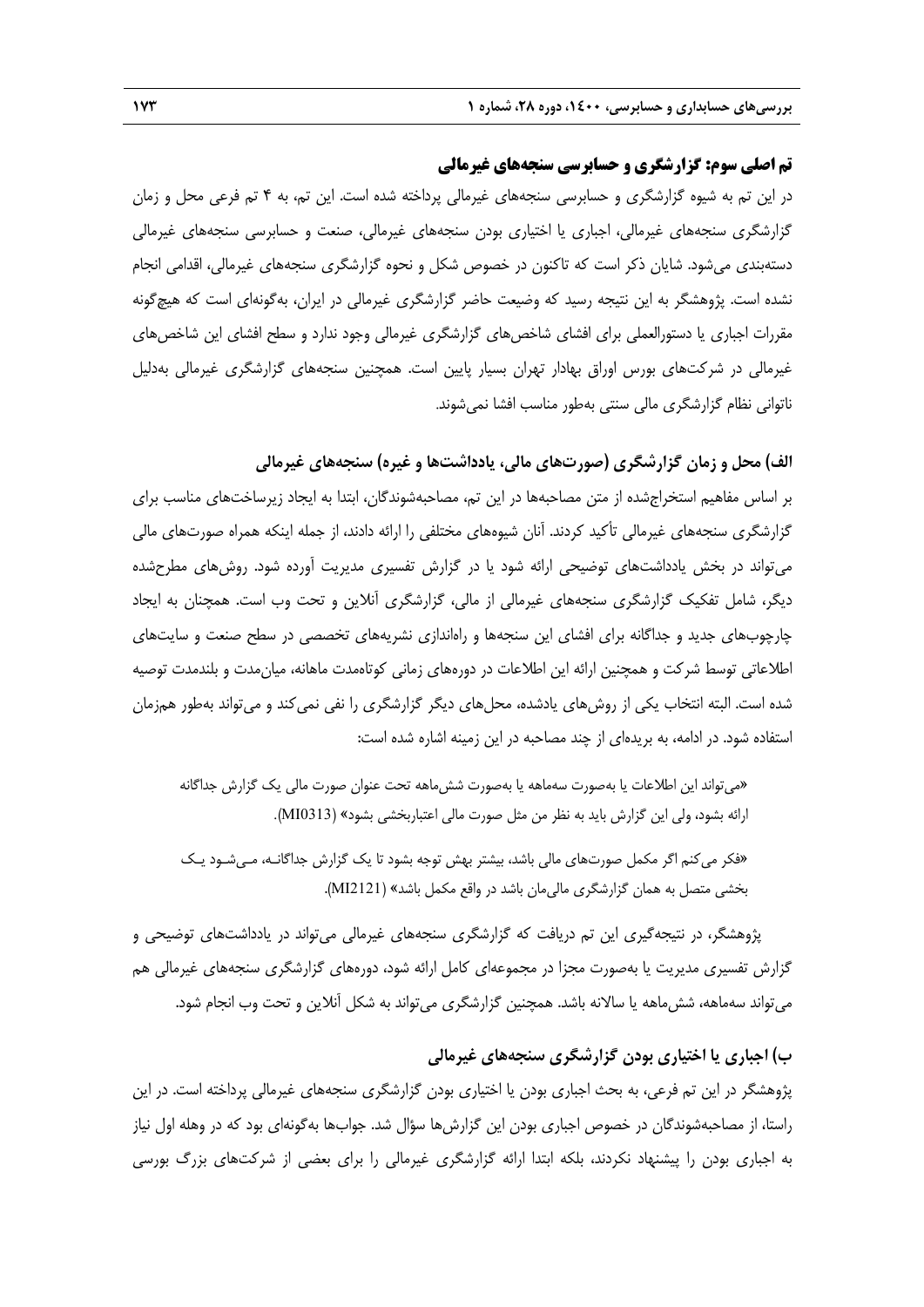پيشنهاد دادند. به نظر آنان با توجه به جديد بودن اين مبحث، اختياري بودن ارائه گزارشگري سنجههاي غيرمالي در ابتدا مناسب است. در اين تم مصاحبهشوندگان به مواردي از قبيل دستهبندي شركتها بر حسب بزرگي آنها، براي افشاي اجباري و اختياري، الزامات قانوني از سوي نهادهاي حرفهاي، تدوين جرائم قانوني در صورت عدم افشاي اجباري سنجههاي غيرمالي و تدوين استاندارد حسابداري مناسب براي شناسايي و ثبت رويدادهاي غيرمالي اشاره كردند. همچنين موضوع الزام برنامهريزي، طراحي مرحلهاي افشا و ديدگاه بلندمدت در اجراييكردن اين گزارشها مطرح شد. در ادامه، به بريدهاي در اين زمينه اشاره شده است:

«قطعا،ً در وهله اول نميتوانيم اجباري كنيم و درست هم نيست اين اجباري باشد، چون اين اندازهگيريها سـخت است و اجرايش ميتواند كار را دشوار كند» (2116MI(.

## **ج) صنعت**

در رابطه با اين بخش، ميتوان اذعان كرد كه با رشد و توسعه صنايع مختلف، مسائل جديدي ناشي از تأثير فعاليتهاي صنايع مختلف بر محيط زيست و اجتماع به وجود خواهد آمد. از اين رو، با بررسي فعاليت شركتها در صنايع مختلف و استخراج معيارهاي مهم تأثيرگذار بر تصميمگيري، ميتوان به گزارشگري بهتري دست يافت. در تم فرعي صنعت، به نحوه گزارشگري سنجههاي غيرمالي در صنعت مربوطه اشاره شده است، مصاحبهشوندگان در نظرهاي خود به طبقهبندي مناسب سنجههاي غيرمالي بر اساس صنعت، قابليت مقايسه و بهكارگيري شاخصهاي مناسب براي همه صنايع تأكيد كردهاند. همچنين، بر اساس نظر آنها، بايد شرايط خاص ايران را هم در خصوص صنايع مختلف بررسي كرد. در ادامه، به بريدهاي از چند مصاحبه در اين زمينه اشاره شده است:

«حالا بخواهيم از ديد صنعتي نگاه كنيم، بله از اين ديد ميتوانيم بگوييم مفيد است، يعني ما در هر صنعت و راجع به آن صنعت يك گروهبندي داشته باشيم» (2034MI(.

«اگر هر صنعتي را براي صورتهاي مالي خيلي خاص كنيم، شايد قابل مقايسه بودنشان را از دست بدهند، آيـا در عمل اين قضيه شدني است؟ يك سري سنجهها عمومي است كه در همـه شـركتهـا مـيتـوان اسـتفاده كـرد» .(MI1711)

در جمعبندي اين تم، ميتوان گفت كه گزارشگري سنجههاي غيرمالي بهتفكيك صنايع مختلف، اطلاعات به استفادهكنندگان مربوطتري ميدهد، بهنحوي كه گزارشگري سنجههاي غيرمالي در صنايع مشابه قابليت مقايسه بهتري خواهد داشت و به بهبود تصميمهاي سرمايهگذاران منجر خواهد شد.

## **د) حسابرسي سنجههاي غيرمالي**

در اين بخش به نظرهاي مصاحبهشوندگان در خصوص چگونگي حسابرسي سنجههاي غيرمالي پرداخته شد. بر اساس نظر آنها، ابتدا بايد زيرساختها، ابزارهاي مناسب و استانداردهاي حسابرسي مناسب سنجههاي غيرمالي ارائه شوند. همچنين الزام آموزش مناسب حسابرسان در زمينه حسابرسي سنجههاي غيرمالي و نهادهاي حرفهاي، براي ايجاد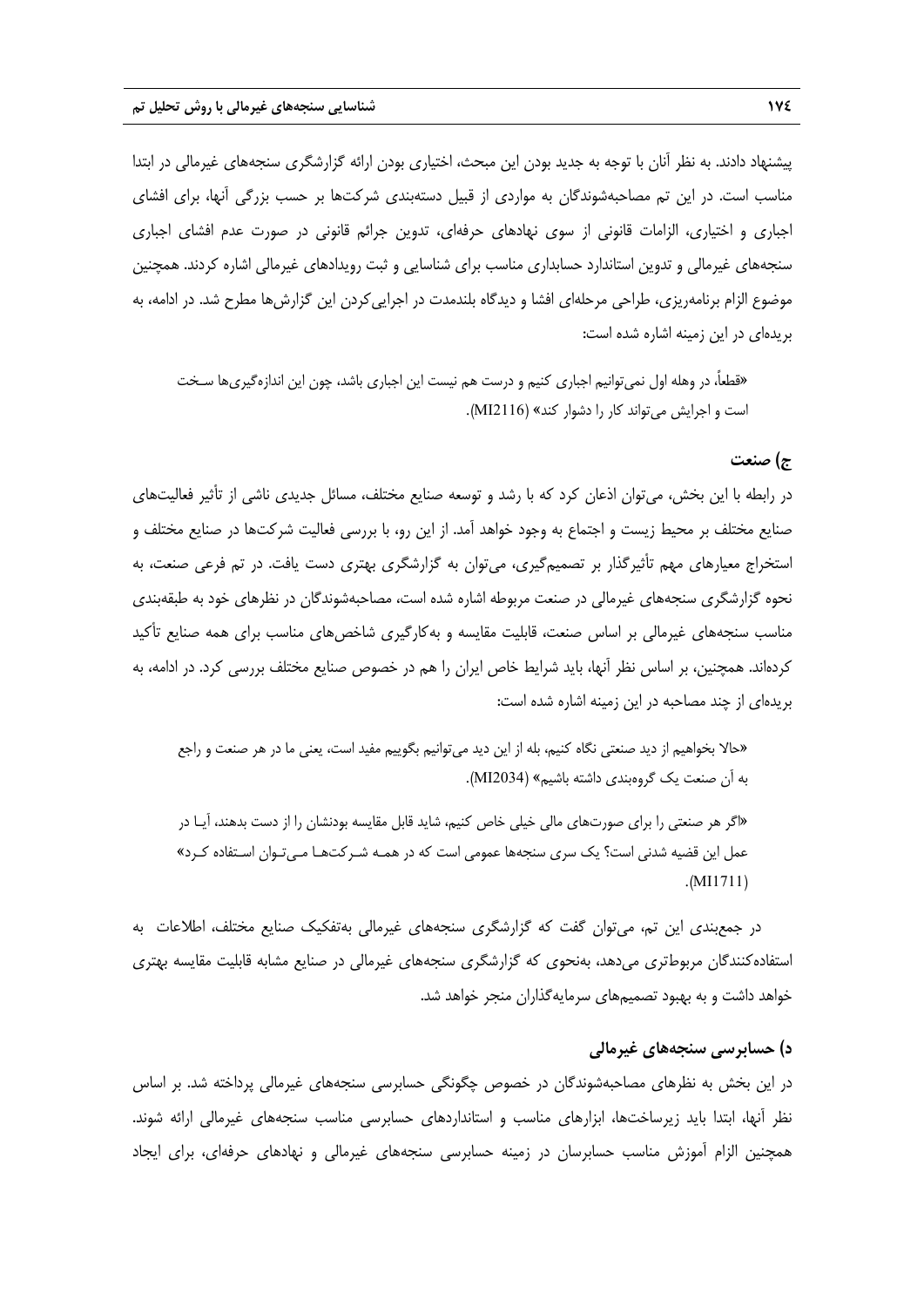سازوكار حسابرسي سنجههاي غيرمالي يادآوري شد. از آنجا كه حسابرسي وظيفه اعتباربخشي گزارشگري را برعهده دارد و باعث ميشود استفادهكنندگان با اطمينان بيشتري از آنان استفاده كنند، كمابيش اغلب مصاحبهشوندگان حسابرسي اين اطلاعات را مهم دانستهاند. در ادامه، به بريدهاي در اين زمينه اشاره شده است:

«براي حسابرسي اين گزارشگري، سنجههاي غيرمالي و حسابرسي هم متناسب با آن بايد تغيير كنـد، ولـي حـالا مدل خاص شايد نشود گفت، فقط بايد گفت حسابرسي هم مطابق با اطلاعات جديدي بايد خودش را به روز نگـه دارد و بتواند از پسش بر بيايد (1229MI (حالا ممكن است نيازمند مدل باشد. يك وقت نيازمند مدل نيست، فقط نيازمند يك مطالعه بيشتر يا يك شناخت بيشتر از آن شركت است».

#### **تم اصلي چهارم: پيامدها**

پيامدها آخرين تم اصلي است كه به تم فرعي فوايد گزارشگري سنجههاي غيرمالي ميپردازد. از آنجا كه شناسايي و گزارشگري اطلاعات غيرمالي، پيامدهايي دارد، در اين بخش مصاحبهشوندگان، به اهميت پاسخگويي و مفيد بودن اطلاعات براي تصميمگيري سرمايهگذاران تأكيد كردند؛ بهنحوي كه از ديدگاه آنها گزارشگري سنجههاي غيرمالي، بهبود حاكميت شركتي، كاهش عدم تقارن اطلاعاتي، بهبود پيشبيني جريان نقد آتي، كاهش هزينه سرمايه و ريسك شركت را باعث ميشود و به بهبود وضعيت پولي و اقتصادي و در نهايت تخصيص بهينه منابع كمك ميكند. در ادامه، به بريدهاي از چند مصاحبه در اين زمينه اشاره شده است:

«اين نوع افشاي اطلاعات غيرمالي ميتواند باعث كاهش عدم تقارن اطلاعاتي (0421MI (افراد بشود».

«قاعدتاً ميتواند براي تصميمگيري استفادهكنندگان سودمند باشد» (1219MI(.

# **نتيجهگيري**

مصاحبهشوندگان با توجه به تغيير نياز استفادهكنندگان و ذينفعان در عصر تجارت جديد، به عدم تقارن اطلاعاتي بين سهامداران عمده و خرد، نارسايي گزارشگري مالي فعلي و نياز به گزارشگري سنجههاي غيرمالي اشاره كردهاند. عواملي مانند ميزان شناخت و دانش سرمايهگذاران، سطح تخصص استفادهكنندگان، نوع صنعت، هزينه و منفعت گزارشگري سنجههاي غيرمالي، از مواردي بودند كه صاحبنظران آنها را بر گزارشگري مؤثر دانستهاند.

با در نظر گرفتن توازن بين مربوط بودن و قابليت اتكا اطلاعات در رابطه با چارچوب گزارشگري نيز، اين گونه بيان شد كه گزارشگري سنجههاي غيرمالي، بايستي به صورت كمي ـ كيفي باشد. در واقع، آنان به اينكـه گزارشـگري كـاملاً كيفي يا كاملاً كمي باشد، اشاره نكردهاند. سنجههاي پيشنهادشده در مصاحبهها در جدول 2 ارائه شده است.

ارائه صورت جداگانه يا توأم و مكمل گزارشهاي مـالي در يادداشـتهـاي همـراه و مكمـل در گـزارش تفسـيري مديريت، از پيشنهادهاي مصاحبهشوندگان بود كه بهدليل فراهمسازي بسـتر گزارشـگري سـنجههـاي غيرمـالي، برخـي مناسب دانستند در آغاز كار گزارشگري، بايستي اختياري باشد و بعد از گذشت زمان اجباري شود.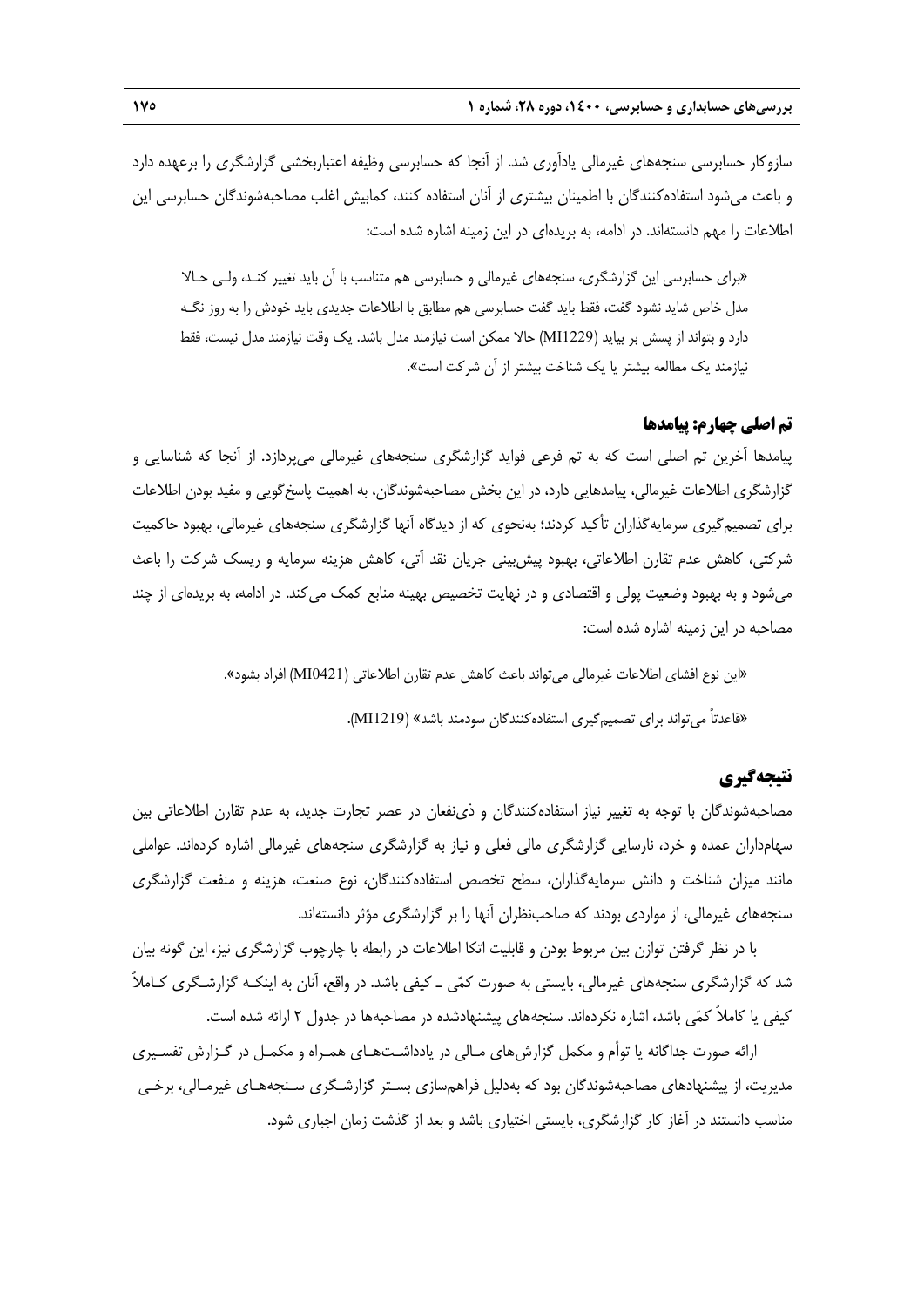در خصوص پيامدهاي شناسايي و گزارشگري سنجههاي غيرمالي از نظر مصاحبهشوندگان، به بهبود پاسخگويي و حاكميت شركتي، كاهش ريسك در سرمايهگذاري، افزايش رتبه اعتباري شركت و كاهش هزينه سرمايه اشاره شد.

| سنجەهای غیرمالی درونسازمانی کیفی                                | سنجەھای غیرمالی درونسازمانی کمی                              |
|-----------------------------------------------------------------|--------------------------------------------------------------|
| ۱. سرمایه انسانی (مهارت، نوآوری، دانش، خلاقیت، اخلاق و تجربه).  | ۱. سرمایه انسانی (تعداد، حقوق آموزش و چرخش کارکنان).         |
| ۲. سرمایه ساختاری (ساختار کنترل داخلی و ساختار و اسـتقلال هیئـت | ٢. میزان کهنگی یا خرابی موجودی کالا، تاریخ تولید و انقضای    |
| مدیره و ساختار حسابرسی شرکت).                                   | اجناس موجود در انبار.                                        |
| ۳. استراتژیهای مدیریت، راهبردها و چشماندازهای آتی.              | ٣. زمان و سرعت توليد محصولات.                                |
| ۴. برنامهها، اهداف (پژوهش و توسعه و برند).                      | ۴. میزان رشد و رکود فروش در محصولات آینده.                   |
| ۵. دانش سرمایهگذاری فنـاوری اطلاعـات در ایجـاد زیرسـاختهـای     | ۵. عمر تجهیزات، میزان استفاده از فناوری روز در تولیدات.      |
| فناوري اطلاعات، شامل رايانهها، شبكهها و بانك اطلاعاتي.          | ۶. داراییهای نامشهود (حق کپیرایت و حق اختراع).               |
| ۶. بیان ریسکهای موجود.                                          | ٧. میزان استفاده از فناوری و تکنولوژیهای روز.                |
|                                                                 |                                                              |
| سنجەهای غیرمالی برونسازمانی کیفی                                | سنجەھای غیرمالی برونسازمانی کمی                              |
| ١. ارتباطات و حمايتهاى سياسى دولتى.                             | ٠. توان بازپرداخت مطالبات مشتريان قديم و جديد.               |
| ۲. عضویت در انجمن هـای حرفـهای و گـواهی نامـه حرفـهای کیفیـت    | ۲. دوره وصول مطالبات از مشتریان و تعداد مشتریان عمـده و خـرد |
| محصولات استاندارد.                                              | شر كت.                                                       |
| ٣. روش و قدرت بازاريابي و استراتژيهاي تبليغات و ايجاد برند.     | ۳. مسائل زیستمحیطی (سهم کربن و گازهای گلخانـه ی از تولیـد    |
| ۴. نحوه شبكه توزيع و حملونقل محصولات شركت.                      | محصول و جرائم).                                              |
| ۵. سرمایه انسانی (سازوکار تـأمین نیـروی کـار و متخصـص از بیـرون | ۴. میزان حمایت سرمایهگذاران نهادی و حقوقی از شرکت.           |
| شرکت و رفتار با مشتری).                                         | ۵. میزان و درصد مشتریان وفادار و تعداد قراردادهای فروش.      |
| ۶. سرمایه مشتری (رضایتمندی، ارتباطات، پاسخگویی و گارانتی).      | ع مقايسه عملكرد شركت با ساير رقبا بر اساس ميزان فروش.        |

**جدول .1 سنجههاي غيرمالي شناساييشده از مصاحبهها** 

#### **محدوديتها و پيشنهادها**

تحقيقات كيفي، بهطور ذاتي با محدوديت مواجهاند. از آنجا كه در شناسايي سنجههاي غيرمالي، وضعيت اقتصادي و اجتماعي ايران در نظر گرفته شده و به آسيبشناسي نبود اين نوع گزارشگري پرداخته شده است، تفسير يا بهكارگيري اين يافتهها در عمل بايد همراه با احتياط باشد.

الزاميكردن ارائه صورتهاي سنجههاي غيرمالي براي شركتها پيشنهاد ميشود. چنانچه اين موضوع با همكاري نهادهاي ذيربط اجرايي شود، ميتوان از پيامدهاي مهمي همچون بهبود پاسخگويي و كاهش عدم تقارن اطلاعاتي ميان استفادهكنندگان بهره برد.

يافتههاي اين پژوهش هنوز به بررسي بيشتر نياز دارد كه ميتواند موضوع تحقيقات بعـدي باشـد. بـراي مثـال، در پژوهشهاي آتي ميتوان اهميت و رتبهبندي سنجههاي غيرمالي برآمده از پژوهش و نحوه گزارشگري سنجههاي غيرمـالي را بررسي كرد.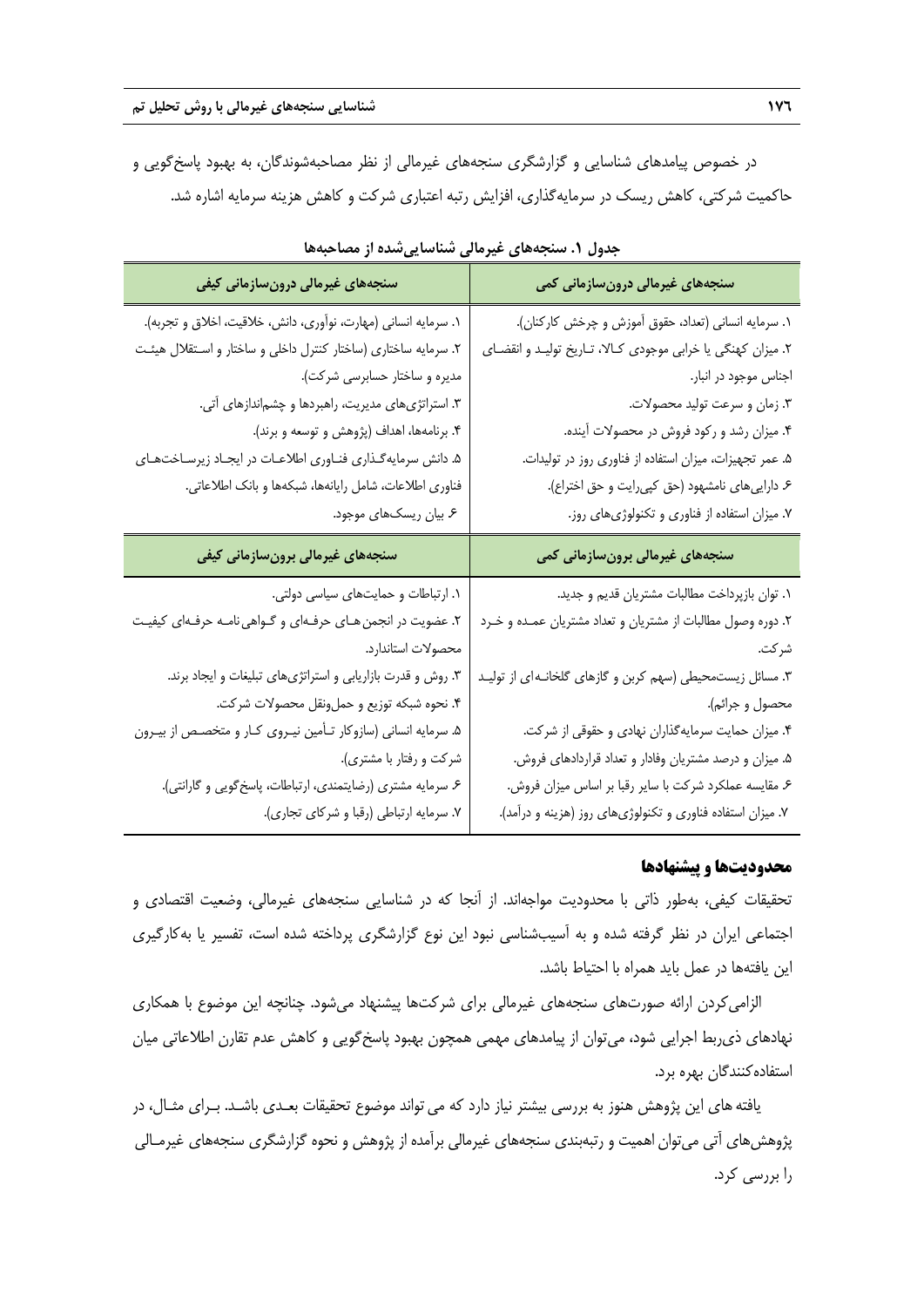## **منابع**

- اعتمادي، حسين؛ شهرياري، محمدرضا (1375). بررسي تأثير ارائه اطلاعات حسـابداري منـابع انسـاني بـر رفتـار اسـتفادهكننـدگان اطلاعات حسابداري در ايران. *بررسي هاي حسابداري و حسابرسي،* (۵)، ۵۵ – ۷۰.
	- افشار، ابراهيم (1392). مباني پژوهش كيفي: فنون <sup>و</sup> مراحل توليد نظريه زمينهاي، تهران: نشر ني.
- افلاطوني، عباس؛ نعمتي، مرضيه (1397). نقش كيفيت گزارشگري مالي و كيفيت افشا در افزايش اعتبار تجاري: رويكرد متغيرهاي ابزاري. بررسي هاي حس*ابداري و حسابرسي، ٢*٥(١)، ٠-٢٠.
- بشيري منش، نازنين؛ رحماني، علي (1395). تدوين الگوي افشاي اختيـاري: ابـزاري بـراي حسـابداري مـديريت. فصـلنامه علمـي پژوهشي دانش حسابداري و حسابرسي مديريت، ١٩ (۵)، ٢٧ -۶۴
- جامعي، رضا؛ هلشي، مهران؛ حاجي عيدي، عبداالله (1391). بررسي تأثير عملكـرد مـديران بـر اظهـار نظـر حسـابرس مسـتقل در شركتهاي پذيرفتهشده در بورس اوراق بهادار تهران. *بررسيهاي حسابداري و حسابرسي، ١٩(*۴)، ١-١۴.
- حاجيان نژاد، امين؛ پورحيدري، اميد؛ بهارمقدم، مهدي (1394). بررسي مشابهتها، ميـان چـارچوب قابـل ارائـه بـراي گزارشـگري غيرمالي شركتها و چارچوب مفهومي حسابداري. *دانش حسابداري مالي،* 7(٢)، ٧- ٣٢.
- حساس يگانه، يحيي؛ برزگر، قدرت اله (١٣٩٢). ارائه مؤلفهها و شاخص هاي بُعد اجتماعي مسئوليت شركت ها و وضعيت موجـود آن در ايران. مجله علمي پژوهشي مطالعات توسعه اجتماعمي فرهنگي، 2 (1)، -209 .334
- حسن پور، داوود؛ يزداني، حميد رضا (1391). بررسي ارتباط بين ارزش افزوده سرمايه فكري و عملكرد مالي اقتصادي و بازار سـهام شركتهاي پذيرفتهشده در بورس اوراق بهادار تهران. *بررسيهاي حسابداري و حسابرسي، ١٩(*۴)، ١۵- ٣٢.
- حسني آذر دارياني، الهام؛ مشايخ، شهناز؛ حجازي، رضوان (1398). طراحي مدل ارزشگـذاري منـابع انسـاني و گزارشــگري آن در شركت ملي نفت ايران و شركتهاي تابع آن. بررسيهاي حسابداري <sup>و</sup> حسابرسي، 26(2)، 279 – .300
- حسيني معصوم، محمدرضا؛ گركز، منصور؛ سعيدي، پرويز؛ معطوفي، عليرضا (1398) . عملكرد مـديران در مواجهـه بـا آسـتانههـاي سود: شواهدي از نقش گزارشگري پايداري. *پژوهش هاي كاربردي در گزارشگري مالي، ۸* (۲)، ۱۴۱ – ۱۶۸.

حسيني، جواد، كرمشاهي، بهنام (١٣٩١). بهبود گزارشگري مالي و حسابرسي. *پژوهش حسابداري*، ٢ (۴)، ١- ٢١.

- سجادي، سيد حسين؛ فرازمند، حسن؛ قرباني، صادق (1391)، تأثير تداوم انتخاب حسابرس بر كيفيت حسابرسي. مجله پيشرفتهاي  $\lambda \cdot \theta - \lambda \cdot (1)$ ،  $\theta - \theta - \theta$
- شمس، شهابالدين؛ خليلي، مهدي (1390). بررسي رابطه سرمايه فكري و عملكرد مالي شركتهاي پذيرفتهشـده در بـورس اوراق بهادار. چشمانداز مديريت مالي <sup>و</sup> حسابداري، 1(1)، 51 – .65
- كرمي، غلامرضا؛ تاجيك، كامران (1394). تدوين مدل گزارشگري حسابداري تورمي در ايران. بررسيهاي حسابداري <sup>و</sup> حسابرسـي،  $.174 - 1.0$  (1)72
- مشايخي، بيتا؛ بيرامي، هانيه (1397). ارائه الگوي اندازهگيري داراييهاي نامشهود. پـژوهشهـاي حسـابداري مـالي، 10 (3)، 45 .68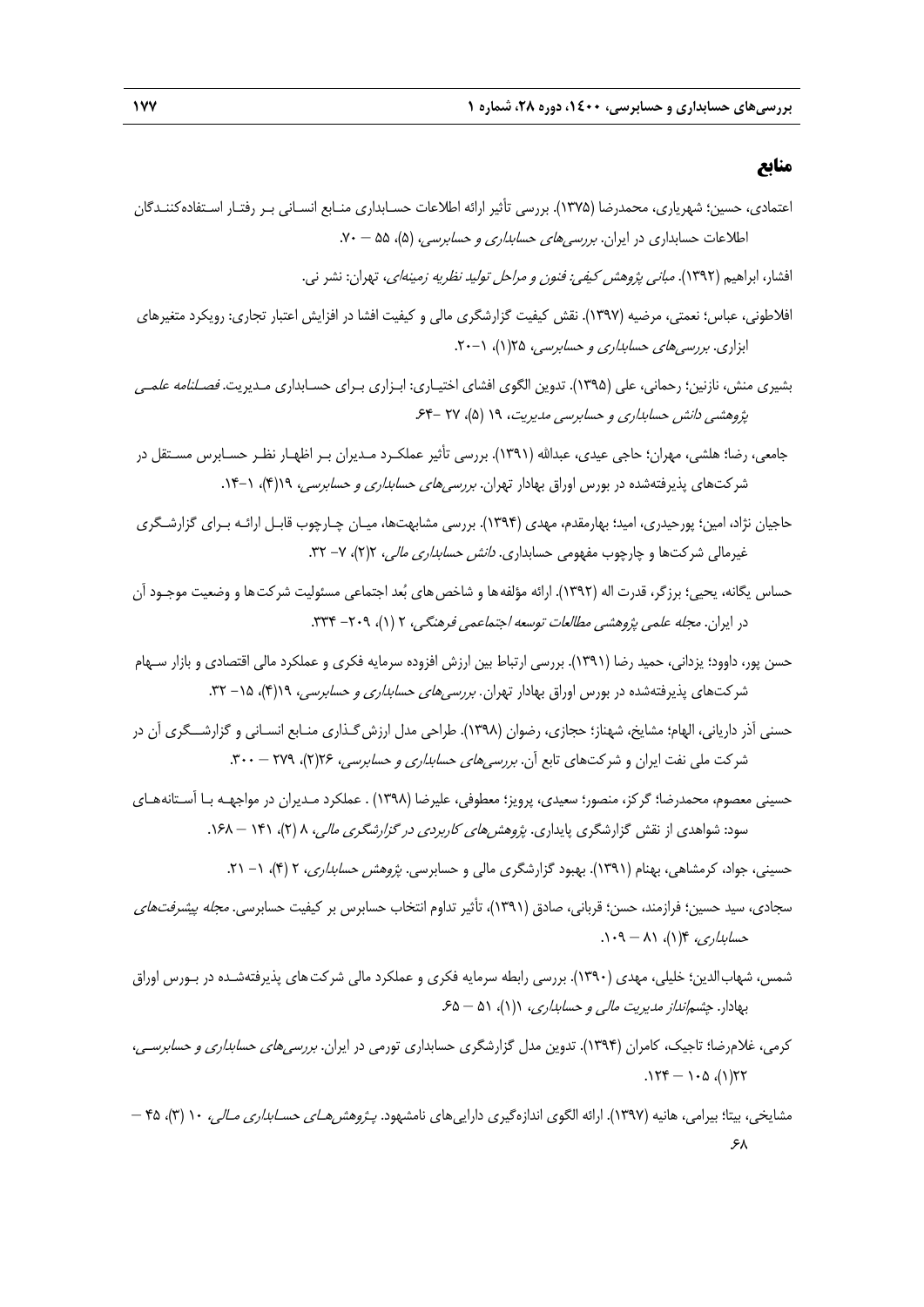ميرمحمدي، زهره (۱۳۹۹). *تدوين مدل گزارشگري سنجههاي غيرمالي در ايران*. پايـان نامـه دكتـري بـراي رشـته حسـابداري بـه راهنمايي عبدالرضا تالانه. دانشگاه آزاد فيروزكوه.

نيك بخت، محمدرضا؛ اسكندري، قربان (1394). بررسي رابطه بين سرمايه فكري، ارزش افزوده اقتصادي تعديلشده و نقدشوندگي سهام. بررسي هاي حسابداري و حسابرسي ، ۴(٢٢)، ۵۴۱ -۶۰۰.

#### **References**

- Aflatuni, A., Nemati, M. (2018). The Role of Financial Reporting Quality and Disclosure Quality in Increasing Business Credit: An Instrumental Variables Approach *Accounting and Auditing Reviews*, 25 (1), 1-20. (*in Persian*)
- Afshar, E. (2013). *Fundamentals of Qualitative Research: Techniques and Stages of Production of Background Theory*, Tehran: Ney Publishing. (*in Persian*)
- Agu, S.I. and Amedu, J.M.A. (2018). Relevance of Sustainability Disclosure to Profitability of Listed Pharmaceutical Firms in Nigeria. *International Journal of Scientific & Engineering Research*, 9(11).
- Bashirimanesh, N., Rahmani, A. (2016). Designing a Model for Voluntary dischosure: Tool for Management Accounting, *Quarterly Journal of Management Auditing and Accounting Khowledge*, 19(5), 27-64. (*in Persian*)
- Braun, V., and Clarke, V. (2006). Using thematic analysis in psychology. *Qualitativeresearch in psychology,* 3(2), 77-101.
- Dehning, B., & Richardson, V. J. (2002). Returns on investments in information technology: A research synthesis. *Journal of information systems,* 16 (1), 7-30.
- Eccles, R., Ioannou, I., and Serafeim, G. (2012). *The Impact of a Corporate Culture of ustainability on Corporate Behavior and Performance*. Electronic copy available at: http://ssrn.com/abstract=1964011
- Etemadi, H., Shahriari, M. (1996). Investigating the Impact of providing human resources's accounting information on users' behavior in Iran*. Journal of Accounting and Auditing Review*, (5), 55-70*.* (*in Persian*)
- Hajiannejad, A., Pourheidari, O., & Bahar Moghaddam, M. (2015). Investigating of the similarities between the presentable framework for non-financial reporting and accounting conceptual framework. *Financial Accounting Knowledge Quarterly*, 2(2), 7- 32. (*in Persian*)
- Hasas Yeganeh, Y., Barzegar, Gh. (2013). Dentifying the components and indicators of corporate social responsibility in Iran. *Quarterly Journal of Socio - Cultural Development Studies*, 2(1), 209 - 234. (*in Persian*)
- Hassani Azar Dariani, E., Shaykhs, Sh., Hejazi, R. (2020). Designing a model for human resource valuation and its In the National Iranian Oil Company and its subsidiaries. *Accounting and Auditing Reviews*, 26 (2), 279-300. (*in Persian*)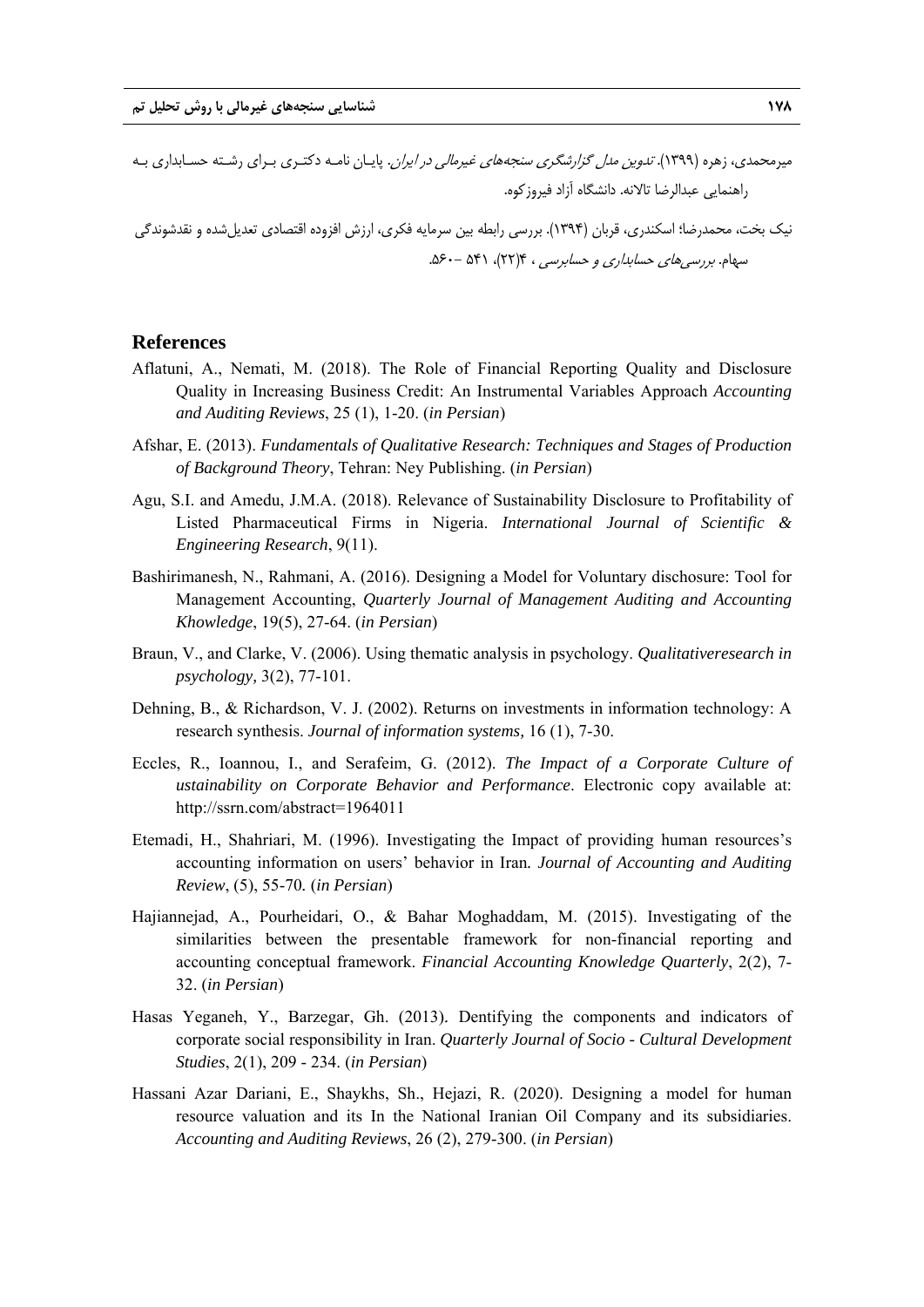- Hassanpour, D., Yazdani, H. R. (2012). Investigating the Relationship between Value Added of Intellectual Capital and Economic Financial Performance and Stock Market of Companies Listed in Tehran Stock Exchange. *Journal of Accounting and Auditing Review*, 4(19), 15-32. (*in Persian*)
- Hosseini Masoom, M.R., Garkaz, M., Saeedi, P., Matoufi, A. (2019). Managers' performance in encounter of profit thresholds: Evidence for the role of sustainability reporting. *Applied Research in Financial Reporting*, 8(15), 141-168*.* (*in Persian*)
- Hosseini, J., Karamshahi, B. (2012). Improving Financial Reporting and Auditing. *Accounting Research*, 2 (4), 21-1. (*in Persian*)
- Jamei, R., Holshi, M,. & Haji Eidi, A. (2012). Investigating the Impact of managers' performance on Independent auditors' comment of the Companies Listed in the Tehran Stock Exchange. *Journal of Accounting and Auditing Reviews*, 19(4), 1-14. (*in Persian*)
- Kaplan, R. S. and Norton, D. P. (2001). *The Strategy Focused Organization: How Balance Scorecard Companies Thrive in the NewBusiness Environments*. Boston: Harvard business school press.
- Karami, Gh.R., & Tajik, K. (2015). Presenting a Model for Inflation Accounting in Iran. *Accounting and Auditing Reviews*, 22(1), 105- 124. (*in Persian*)
- Lev, B., & Zarowin, P. (1999) . The boundaries of financial reporting and how to extend them. *Journal of Accounting Research*, 37 (2), 353– 385.
- Mashayekhi, B., Beyrami, H. (2018) Provide a model for measuring of intangible assets. *Financial Accounting Research*, 3 (10), 45-68 . (*in Persian*)
- Meek, G. K., Roberts, C. B. & Gray, S. J. (1995). Factors Influencing Voluntary Annual Report Disclosures by U.S., U.K. and Continental European Multinational Corporations. *Journal of International Business Studies*, (26), 555-572.
- Mir Mohammadi, Z. (2021). *Presenting a Model for Non-financial measures reporting in Iran.* PhD Thesis in Accounting, Guidance of Abdolreza Talaneh. *Firoozkooh Azad University. (in Persian)*
- Mohammadi Malgharni, A., Wan yusoff, W. F., and Chettiar Arumugam, V. (2011). The Method for Measuring and Disclosure of Non- Financial Performance. *Australian Journal of Basic and Applied Sciences*, 5(12), 1133-1145.
- Nikbakht, M. R., & Eskandari, Gh. (2015). Investigating the relationship between intellectual capital, adjusted economic value added and stock liquidity. *Accounting and Auditing*  Review 4(22), 541-560. (*in Persian*)
- Sajjadi, S. H., & Farazmand, H., Ghorbani, S. (2012). The Impact of Auditor ' Selection Continuity on Audit Quality, *Journal of Accounting Advances*, 4 (1), 81-109. (*in Persian*)
- Schulz, J. (2017). *Essays on the Value Relevance of Non-Financial Reporting*. Dissertaion of the University St. Gallen, School of Management, Economics, Law, Social Sciences and International Affairs to obtain the title of Doctor of Philosophy in Management.